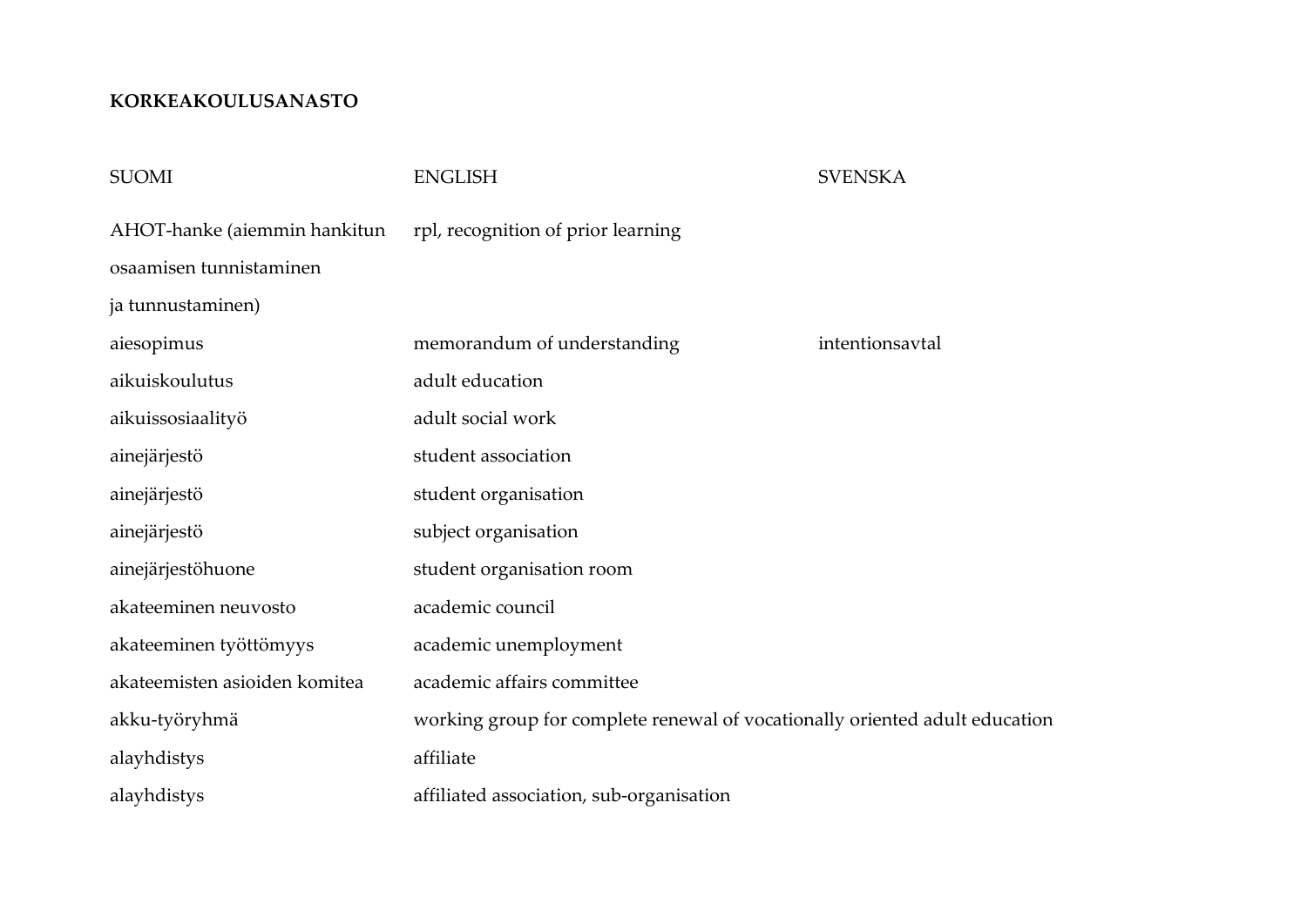| alayhdistysavustus            | sub-organisation grant                                |                         |
|-------------------------------|-------------------------------------------------------|-------------------------|
| alempi korkeakoulututkinto    | bachelor's degree                                     |                         |
| alennus                       | discount                                              |                         |
| aloite                        | motion, propose a motion                              |                         |
| aloituspaikkojen vähentäminen | reduction of study places                             |                         |
| alumni                        | alumnus                                               |                         |
| alumniyhteistyö               | cooperation with alumni                               |                         |
| ammattikorkeakoulu            | university of applied sciences                        |                         |
| apuraha, stipendi             | scholarship                                           |                         |
| <b>ARA</b>                    | The Housing Finance and Development Centre of Finland |                         |
| Ars Yo (taidekorkeakoulujen   | student unions of ART ACADEMIES                       |                         |
| ylioppilaskunnat)             |                                                       |                         |
| arviointi, evaluointi         | evaluation                                            | utvärdering, evaluering |
| arvostelun oikaiseminen       | correction of evaluation                              |                         |
| asettaa maksu                 | set a fee                                             |                         |
| asetus                        | regulation                                            |                         |
| asukasneuvosto                | tenants' council                                      |                         |
| asukastoimikunta              | tenants' committee                                    |                         |
| asumislisä                    | housing supplement                                    |                         |
| asumisoikeus                  | right of occupancy                                    |                         |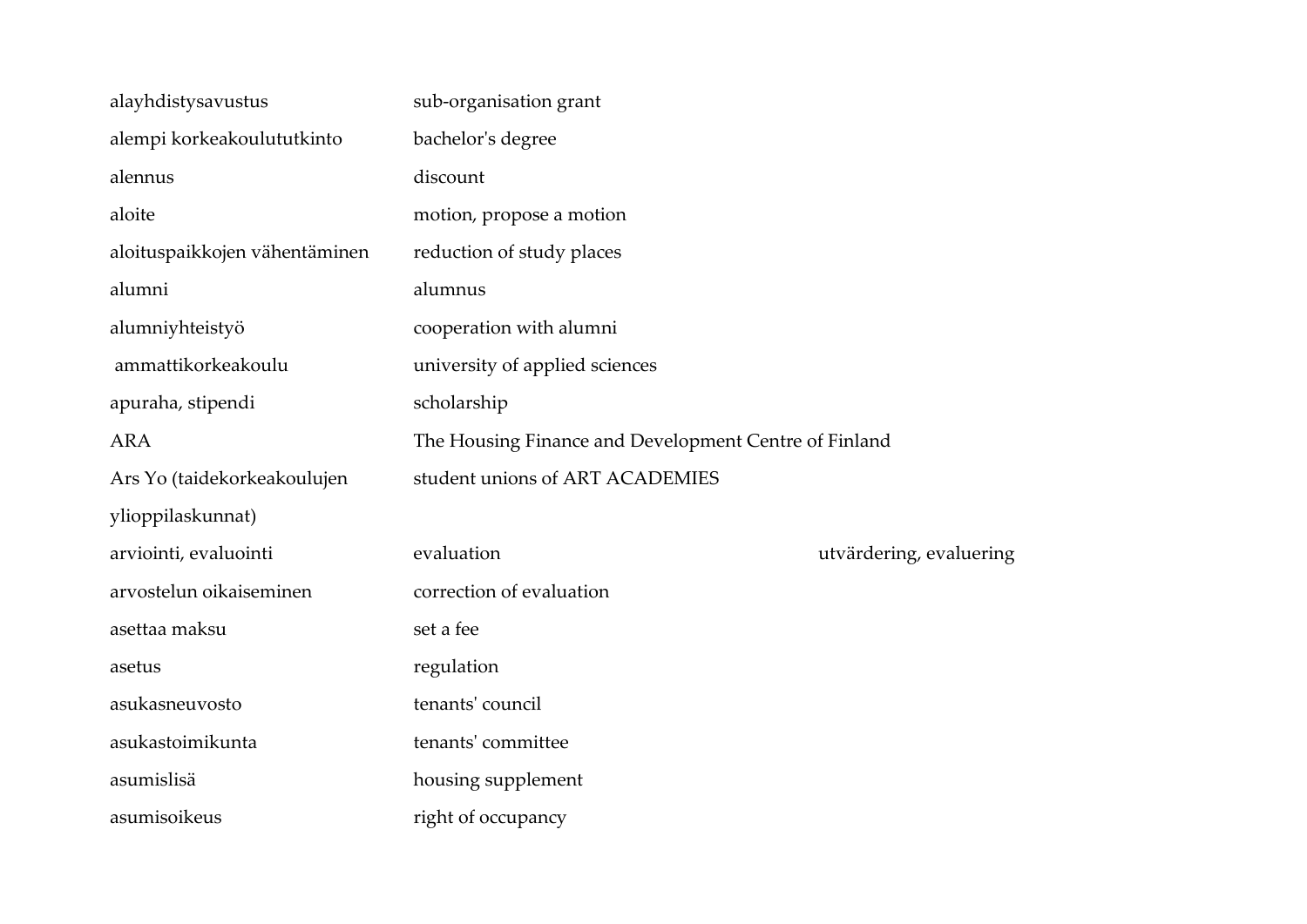| asumispolitiikka               | housing policy                                                     |               |
|--------------------------------|--------------------------------------------------------------------|---------------|
| asuntosäätiö (HOAS)            | Foundation for Student Housing in the Helsinki Region              |               |
| ateriatuki                     | meal subsidy                                                       |               |
| auditointi                     | institutional audit                                                |               |
| automaatiojäsenyys             | compulsory membership                                              |               |
| avata kokous                   | open a meeting, call a meeting to order                            |               |
| avoin yliopisto                | open university                                                    |               |
| avustus                        | grant                                                              |               |
| <b>AYY</b>                     | Aalto University Student Union                                     |               |
| Bolognan prosessi              | The Bologna Process                                                |               |
| budjettiliite                  | budget appendix                                                    | budgetbilagor |
| dekaani                        | dean                                                               |               |
| diplomi-insinööri              | Master of Science in Technology                                    |               |
| duaalimalli                    | dual model                                                         |               |
| edaattori (edustajiston jäsen) | member of the representative council                               |               |
| edistymisen seuranta           | follow-up of the progress                                          |               |
| edunvalvonta                   | supervision of interests, advocacy                                 |               |
| edunvalvontatoimikunta         | advocacy committee                                                 |               |
| edustajisto                    | (student union) council of representatives, representative council |               |
| edustajiston 1. varapuh. joht. | first Vice President of the Representative Council                 |               |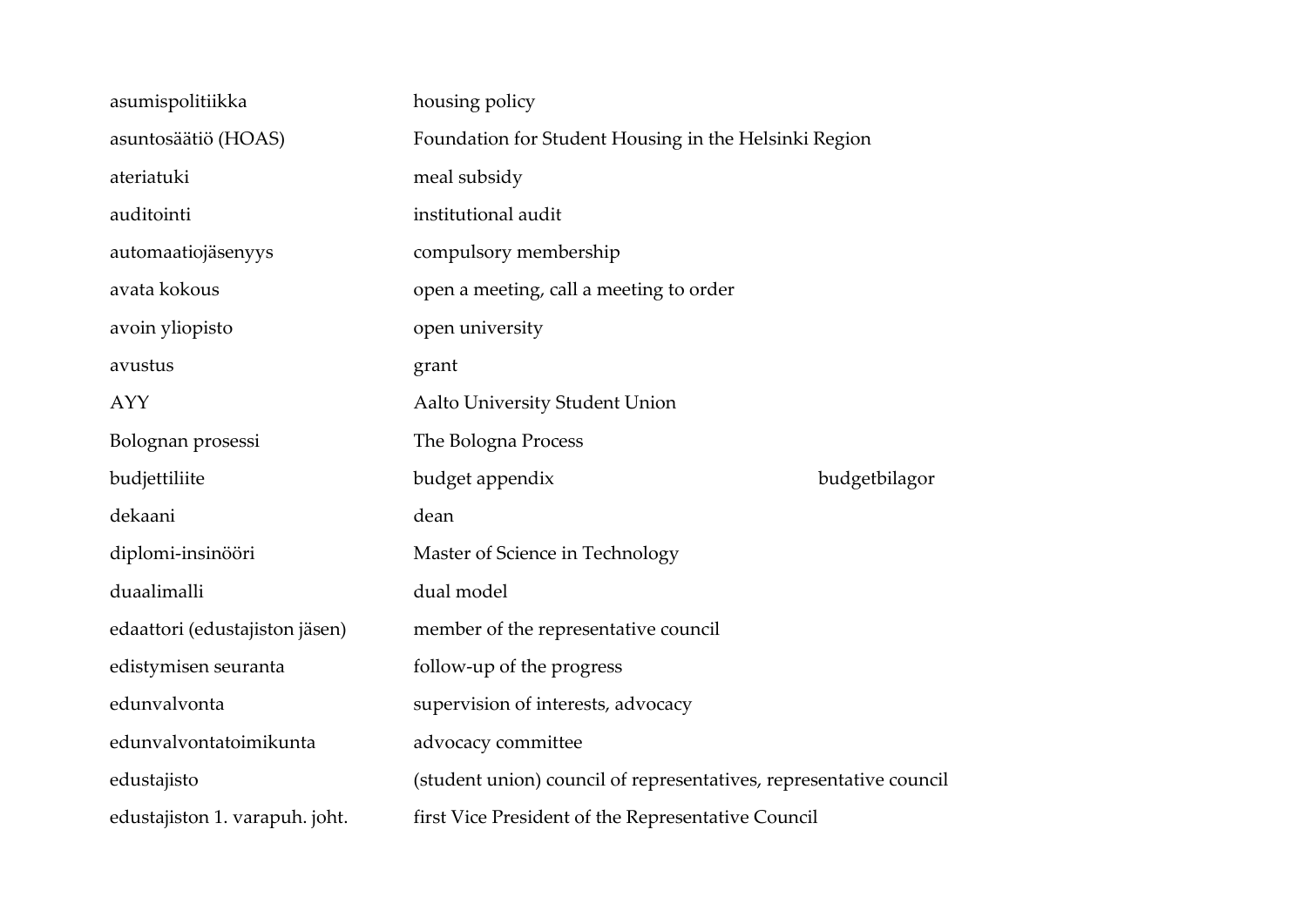| edustajiston jäsen         | Representative Council member                 |
|----------------------------|-----------------------------------------------|
| edustajiston puheenjohtaja | President of the Representative Council       |
| edustajistoryhmä           | council group                                 |
| edustajistovaali           | representative council elections              |
| ehdokas                    | candidate                                     |
| ehdokkuus                  | candidacy                                     |
| ehkäisevä toimeentulotuki  | preventive social assistance,                 |
| e-Hops                     | electronic (personal) study plan              |
| ekskursio                  | excursion                                     |
| elinikäinen oppiminen      | lifelong learning                             |
| enemmistövaali             | election by majority                          |
| enemmistövaalitapa         | system of election by majority, majority vote |
| epäluottamuslause          | vote of no confidence                         |
| erillislaitos              | separate institute                            |
| eroanomus                  | resignation                                   |
| esitys                     | motion                                        |
| esityslista                | agenda                                        |
| este                       | impediment                                    |
| esteellinen                | challengeable, disqualified                   |
| esteellisyys               | disqualification                              |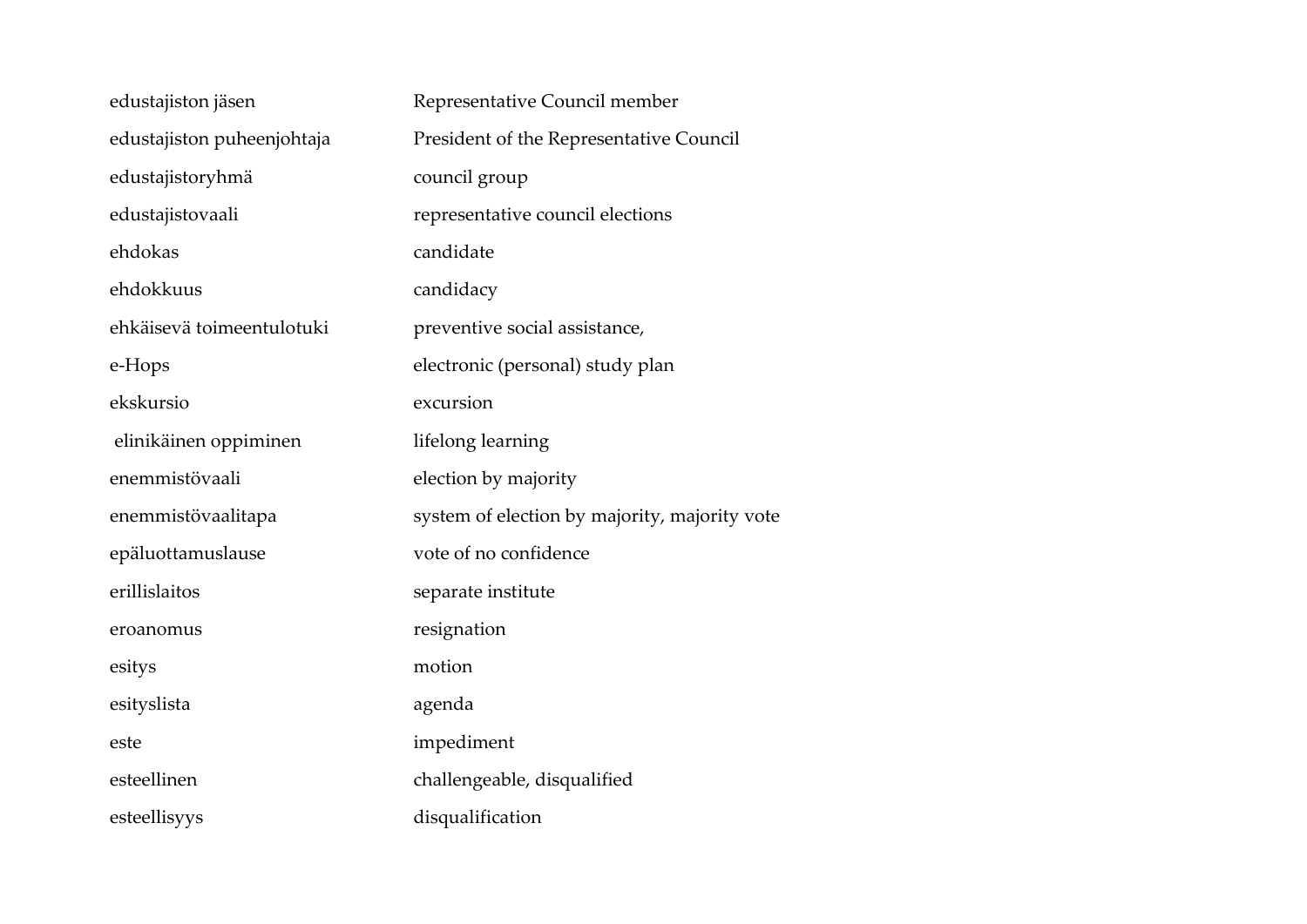| esteettömyys                  | accessibility                                            |                                  |
|-------------------------------|----------------------------------------------------------|----------------------------------|
| estynyt                       | prevented                                                |                                  |
| eTenttitila                   | e-examination room                                       |                                  |
| etukäteisarviointi,           | appraisal                                                | förhandsbedömning, planbedömning |
| fuksi                         | fresher, freshman                                        |                                  |
| fuksiaiset                    | fresher bash                                             |                                  |
| fuksivastaava                 | the person in charge of freshman activities              |                                  |
| gradun ohjaaja                | thesis supervisor, the supervisor of the Master's Thesis |                                  |
| haalarimerkki                 | overall patch                                            |                                  |
| haalarit                      | student overall                                          |                                  |
| haalarivastaava               | the person in charge of overalls                         |                                  |
| hakemus                       | application                                              |                                  |
| hakujulistus                  | declaration for applications                             |                                  |
| hakukuulutus                  | call for applications                                    |                                  |
| hallinnon opiskelijaedustaja  | student representative                                   |                                  |
| hallinnon opiskelijaedustajat | student representative body                              |                                  |
| hallinto- ja tukipalvelut     | administrative and support services                      |                                  |
| hallinto                      | administration                                           |                                  |
| hallintoelin                  | administrative organ                                     |                                  |
| hallintojohtaja               | head of administration                                   |                                  |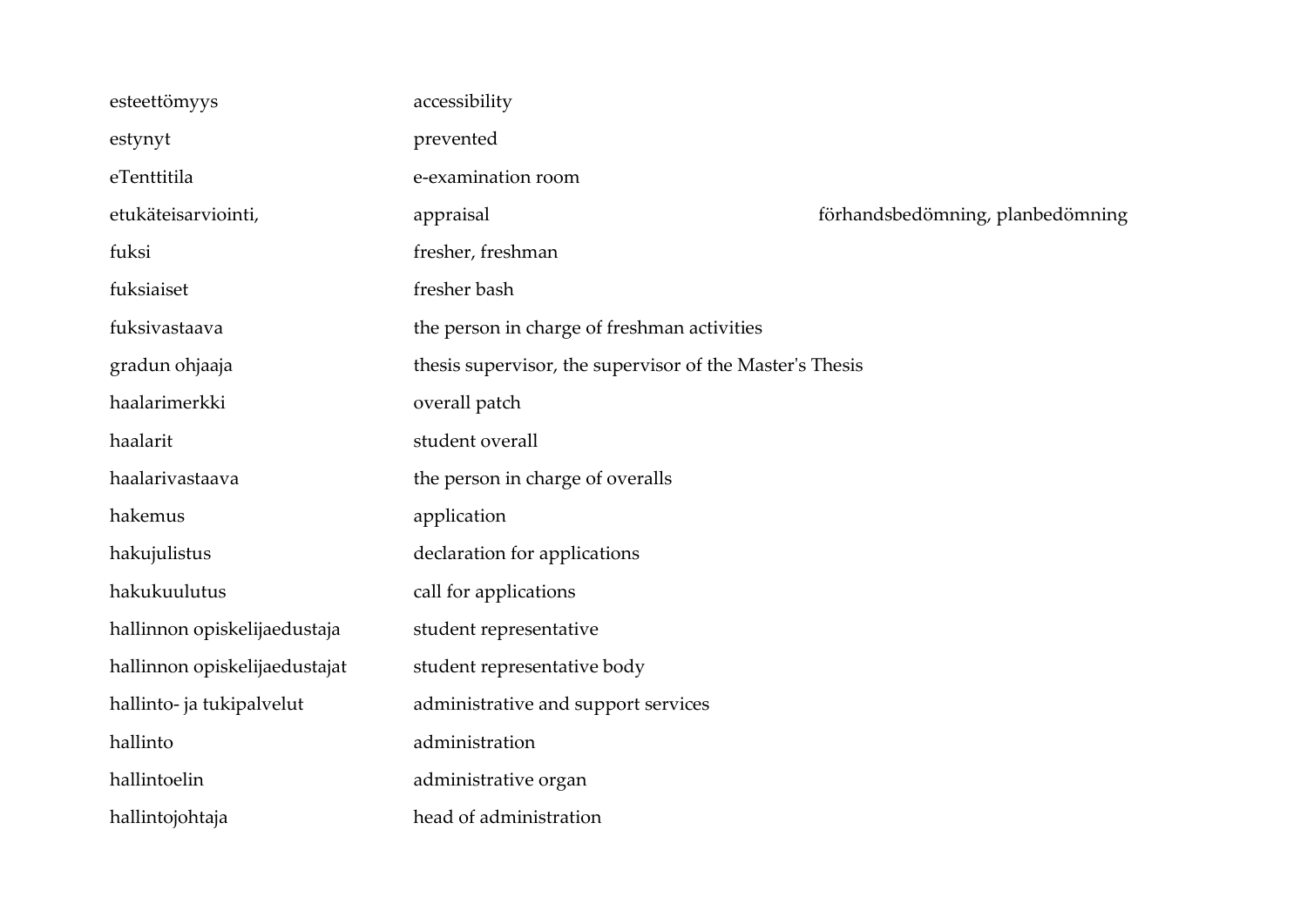| hallintojohtosääntö           | administrative guidelines          |                           |
|-------------------------------|------------------------------------|---------------------------|
| hallintovalta                 | administrative authority           |                           |
| hallituksen jäsen             | board member                       |                           |
| hallitus (yliopiston)         | board (of trustees)                |                           |
| hallitus (ylioppilaskunnan)   | executive board                    |                           |
| hallitus järjestäytyy         | the executive board comes to order |                           |
| halloped, hallinnon           | student representative             |                           |
| opiskelijaedustaja            |                                    |                           |
| hanke                         | project                            | projekt                   |
| hankehakemus                  | project application                | ansökning for projectstöd |
| hankehallinnointi             | project management                 |                           |
| hankekoordinaattori           | project coordinator                |                           |
| hankekumppani                 | partner                            |                           |
| hankeorganisaatio             | project organisation               | projektorganisation       |
| hankesuunnitelma,             | project plan, project document     | projektplan               |
| hanketuki                     | project support                    |                           |
| harrastejärjestö              | recreational association           |                           |
| hengailuilta                  | hang around night                  |                           |
| hoitotakuu                    | health care guarantee              |                           |
| henk. koht. opintosuunnitelma | PSP (personal study plan)          |                           |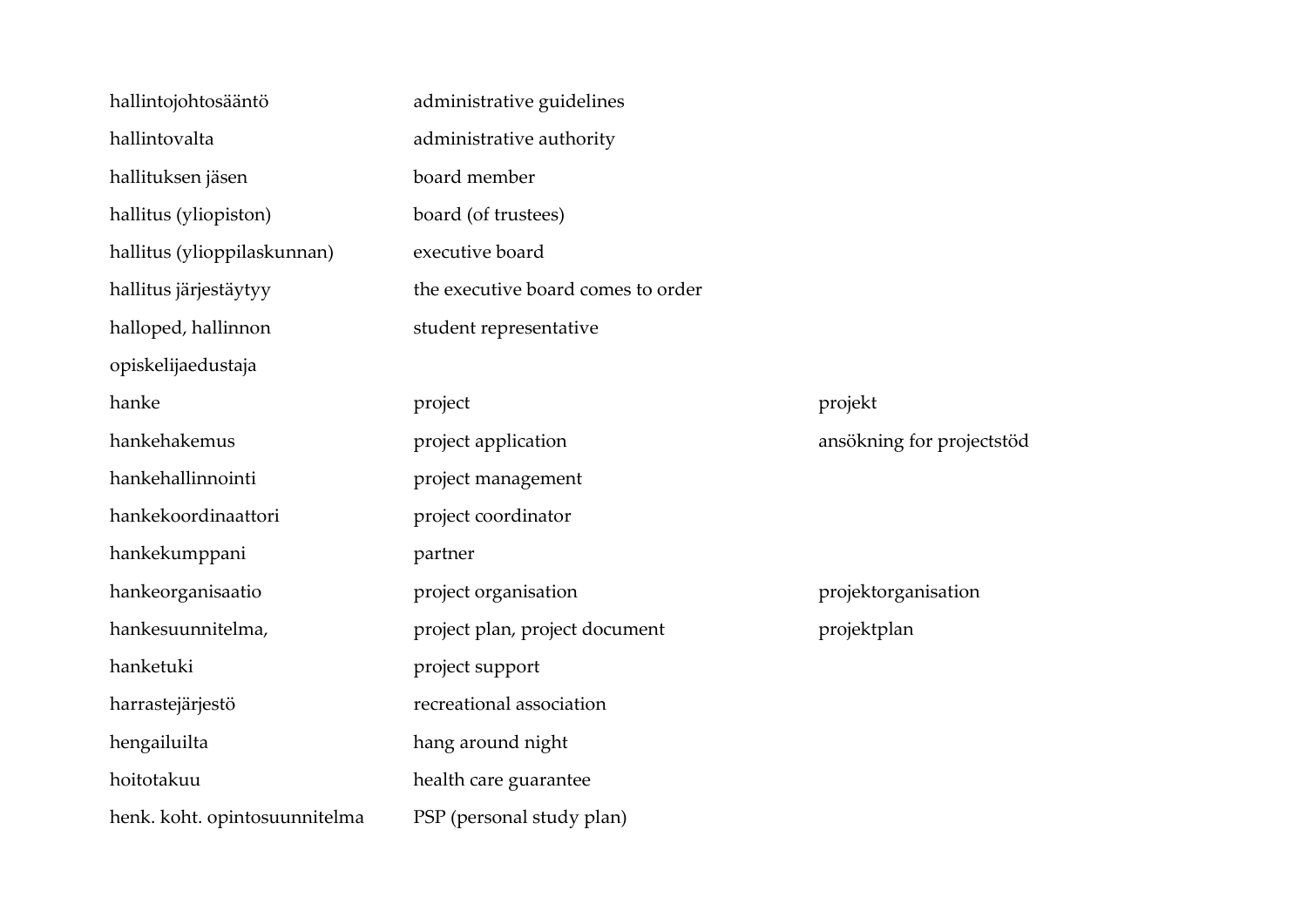| hpj                           | chairperson of the board of executives                       |               |
|-------------------------------|--------------------------------------------------------------|---------------|
| htm-tilintarkastaja           | authorised auditor (htm - Master of Administrative Sciences) |               |
| huoltajakorotus (opintorahan) | raise in student grant for students with children            |               |
| hyvinvointi                   | wellbeing, welfare                                           |               |
| hyvinvointitoimikunta         | welfare committee                                            |               |
| hyvinvointivastaava           | the person in charge of welfare                              |               |
| hyvinvointiviikko             | welfare week                                                 |               |
| Hyvä opettaja -palkinto       | "Good teacher" prize                                         |               |
| hyväksilukeminen (opintojen)  | acceptance of credits                                        |               |
| <b>HYY</b>                    | Student Union of the University of Helsinki                  |               |
| hyödynsaaja                   | beneficiary                                                  | nyttohavare   |
|                               |                                                              |               |
| hyötyliikunta                 | functional exercise                                          |               |
| häirintä                      | harassment                                                   |               |
| häirintäyhdyshenkilö          | harassment contact person                                    |               |
| hätämajoitus                  | emergency housing                                            |               |
| ilmoittautuminen              | signing up                                                   |               |
| ilmoitustaulu                 | notice board                                                 |               |
| investoinnit                  | investments                                                  | investeringar |
| investointiavustus            | investment subsidy                                           |               |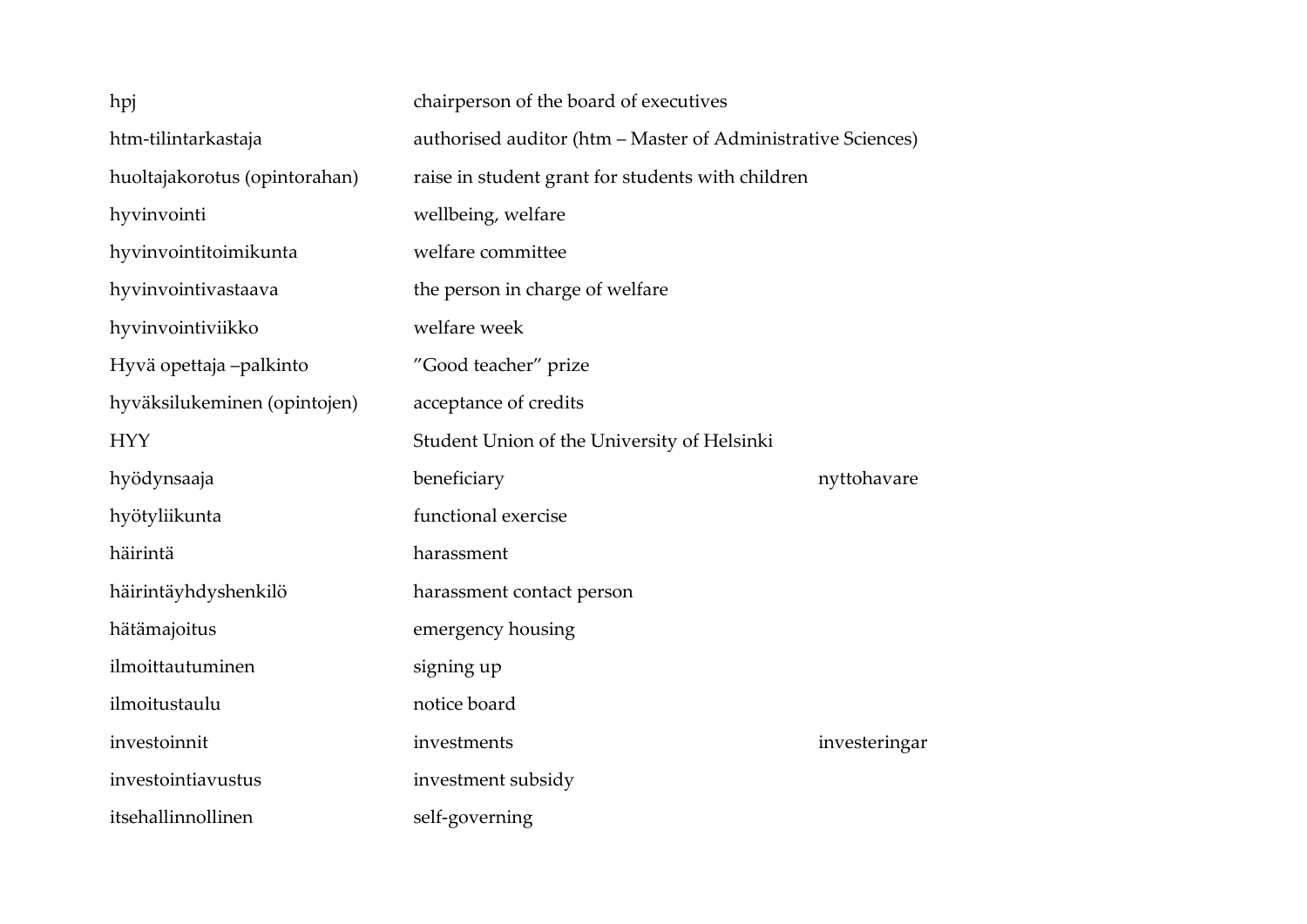| itsehallinto                | autonomy                                                                                   |
|-----------------------------|--------------------------------------------------------------------------------------------|
| jaosto                      | division                                                                                   |
| jaosto                      | section / meeting (sections in Finnish are only advertised in Finnish); committee, section |
| jatkokoulutus               | postgraduate studies                                                                       |
| jatko-opiskelija            | postgraduate/doctoral student                                                              |
| johtokunta                  | board of directors/trustees                                                                |
| johtokunta                  | executive board                                                                            |
| johtoryhmä                  | executive management group                                                                 |
| johtosääntö                 | rules of procedure, university regulations                                                 |
| joustava opinto-oikeus      | flexible study right                                                                       |
| julkisoikeudellinen laitos  | public law institution                                                                     |
| julkisoikeudellinen yhteisö | public corporation                                                                         |
| järjestyksenvalvoja         | security steward                                                                           |
| järjestäytymiskokous        | organisation meeting                                                                       |
| järjestösihteeri            | secretary for organisational affairs                                                       |
| jäsen                       | member                                                                                     |
| jäsenmaksu                  | membership fee                                                                             |
| jäsenpalvelu                | member services                                                                            |
| jäsenpalvelusihteeri        | secretary of member services                                                               |
| jäsenyys                    | membership                                                                                 |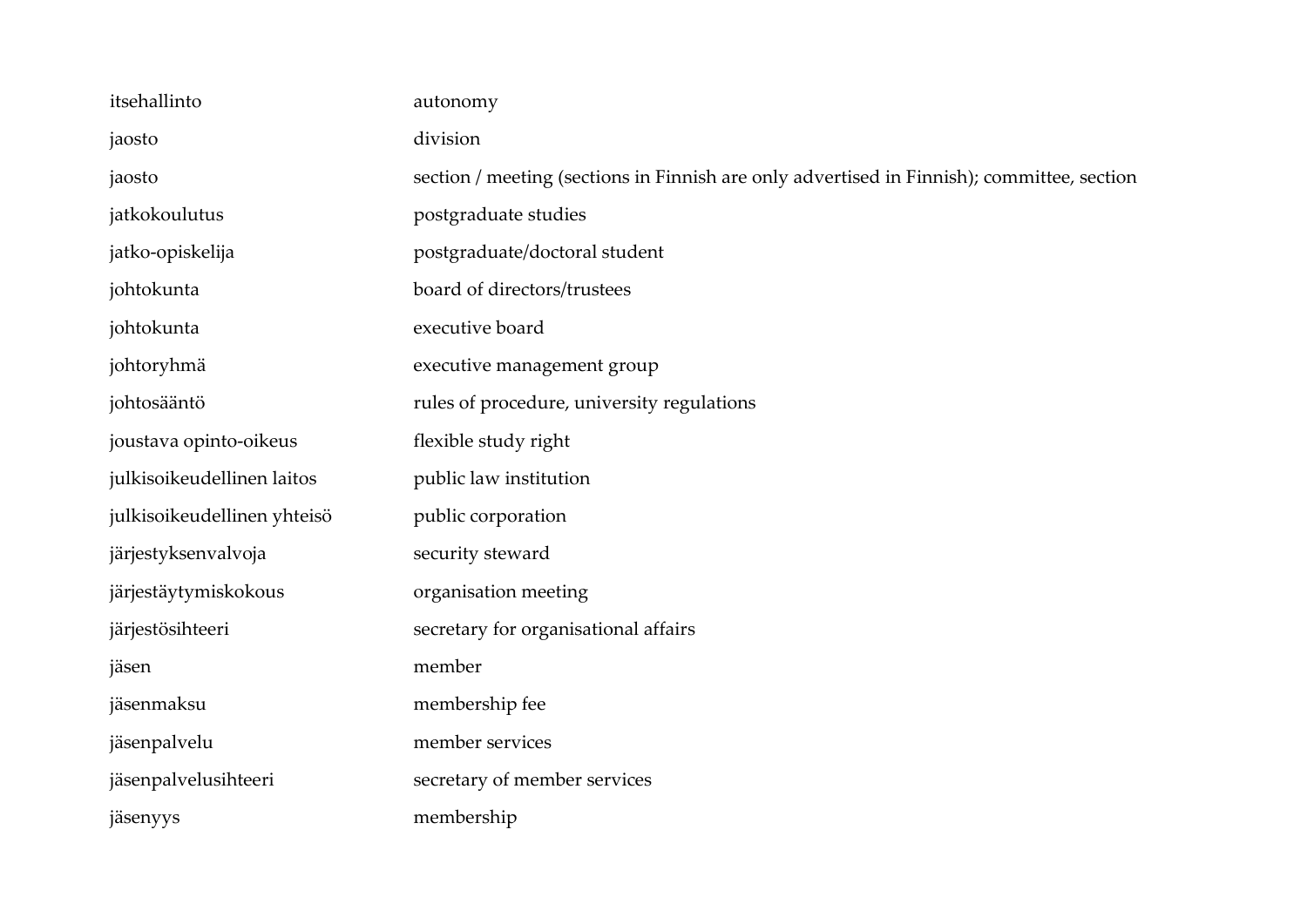| jäsenäänestys                                                                 | membership vote (put to the vote among members)                                           |                  |
|-------------------------------------------------------------------------------|-------------------------------------------------------------------------------------------|------------------|
| kampuskirjasto                                                                | campus library                                                                            |                  |
| kandidaatin tutkinnon suorittanut                                             | bachelor of arts, science etc.                                                            |                  |
| kandidaatintutkinto                                                           | bachelor's degree                                                                         |                  |
| kandidaatti                                                                   | bachelor of arts, -- science etc.                                                         |                  |
| kannanotto                                                                    | comment                                                                                   |                  |
| kannattajajäsen                                                               | supporting member                                                                         |                  |
| kannatustyöryhmä                                                              | supporting expert group                                                                   |                  |
| kansainväliset asiat                                                          | international affairs                                                                     |                  |
| kansainvälistyminen                                                           | internationalisation                                                                      |                  |
| kansainvälistymisstrategia                                                    | internationalisation strategy, (Strategy for the Internationalisation of Higher Education |                  |
|                                                                               | Institutions in Finland 2009-2015)                                                        |                  |
| kansainvälisyys                                                               | internationality                                                                          |                  |
| kansalaisjärjestö                                                             | non-governmental organisation (NGO)                                                       |                  |
| kansalaisvaikuttaminen                                                        | citizen participation                                                                     |                  |
| kansallinen opiskelijaliitto                                                  | national union of students                                                                |                  |
| kansallinen viitekehys                                                        | nqf, national qualifications framework                                                    |                  |
| kausikortti                                                                   | seasonal/period ticket                                                                    |                  |
| kehitysapu                                                                    | development aid                                                                           | utvecklingshjälp |
| kehityspoliittinen ohjelma (strategia)development policy programme (strategy) |                                                                                           |                  |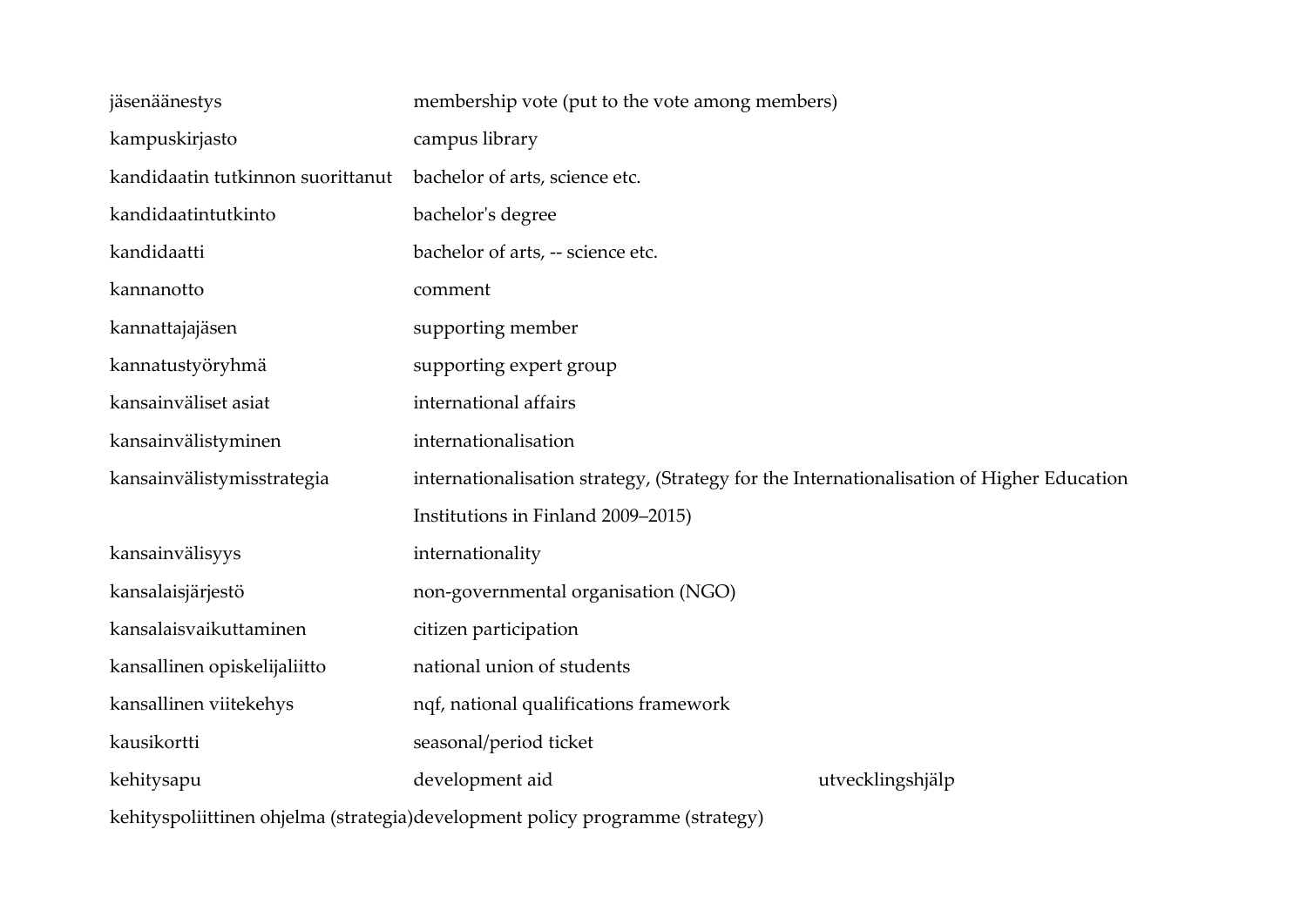| kehitystavoite         | overall objective, development objective, goal | utvecklingsmål, övergripande mål |
|------------------------|------------------------------------------------|----------------------------------|
| kehitysyhteistyö       | development cooperation                        | utvecklingssamarbete             |
| kehitysyhteistyöhanke  | development cooperation project                |                                  |
| kehyvaliokunta         | subcommittee for development cooperation       |                                  |
| Kela                   | Social Insurance Institution                   |                                  |
| <b>KEPA</b>            | Service Centre for Development Cooperation     |                                  |
| kerho                  | club                                           | klubb                            |
| kerätä maksuja         | collect fees                                   |                                  |
| keräysvarat            | fund-raising funds                             |                                  |
| keskustoimisto         | central office                                 |                                  |
| keskusvaalilautakunta  | central electoral committee/board              |                                  |
| kestävyys              | sustainability                                 | hållbarhet                       |
| KHT-tilintarkastaja    | authorised public accountant                   |                                  |
| kilta                  | guild                                          |                                  |
| kiltahuone             | guild room                                     |                                  |
| kirjallinen lausunto   | written statement                              |                                  |
| kirpputori             | second hand market                             |                                  |
| kiusaaminen            | harassment                                     |                                  |
| kohderyhmä             | target group                                   | målgrupp                         |
| kokouksen työjärjestys | agenda                                         |                                  |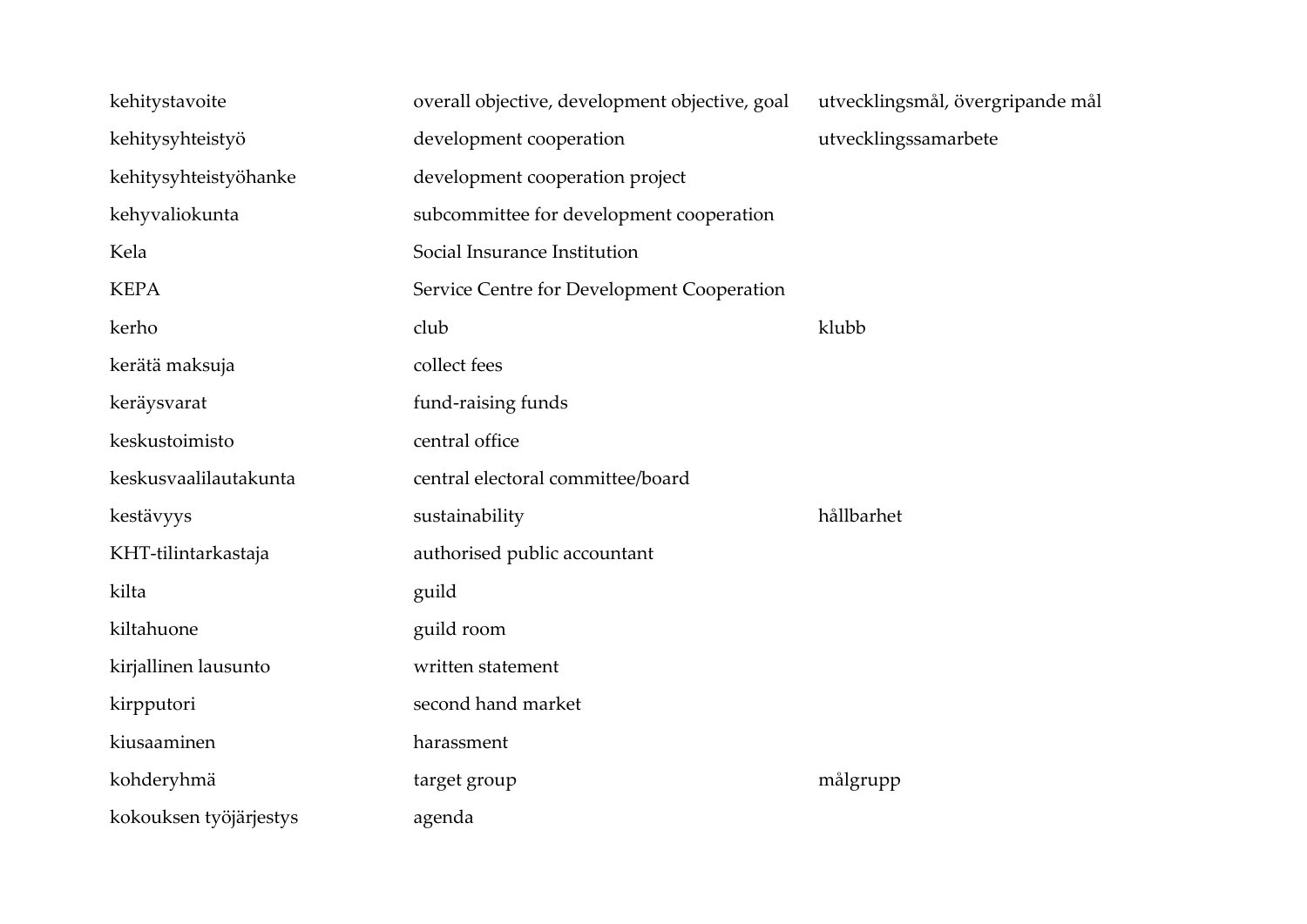| kokous                  | meeting                                                                    | möte |
|-------------------------|----------------------------------------------------------------------------|------|
| kokouskutsu             | notice of meeting                                                          |      |
| kokousslangi            | meeting jargon                                                             |      |
| kollegio                | collegium                                                                  |      |
| kommentti               | comment                                                                    |      |
| konferenssi             | conference                                                                 |      |
| konsistori              | consistory                                                                 |      |
| kontaktiopetus          | contact teaching                                                           |      |
| koposihteeri            | secretary for educational/academic affairs                                 |      |
| korkeakoulu             | institution of higher education, university, college, polytechnic, academy |      |
| korkeakoulupolitiikka   | higher education policy                                                    |      |
| korkeakoulutus          | higher education                                                           |      |
| korkotukilaina          | interest subsidy loan                                                      |      |
| korvaaminen (opintojen) | substitution of studies                                                    |      |
| kotikansainvälistyminen | internationalisation at home                                               |      |
| kotikuntaoikeus         | right for permanent abode/residency                                        |      |
| koulutus                | education                                                                  |      |
| koulutusala             | field of study                                                             |      |
| koulutusjohtaja         | director of education                                                      |      |
| koulutusjärjestelmä     | educational system                                                         |      |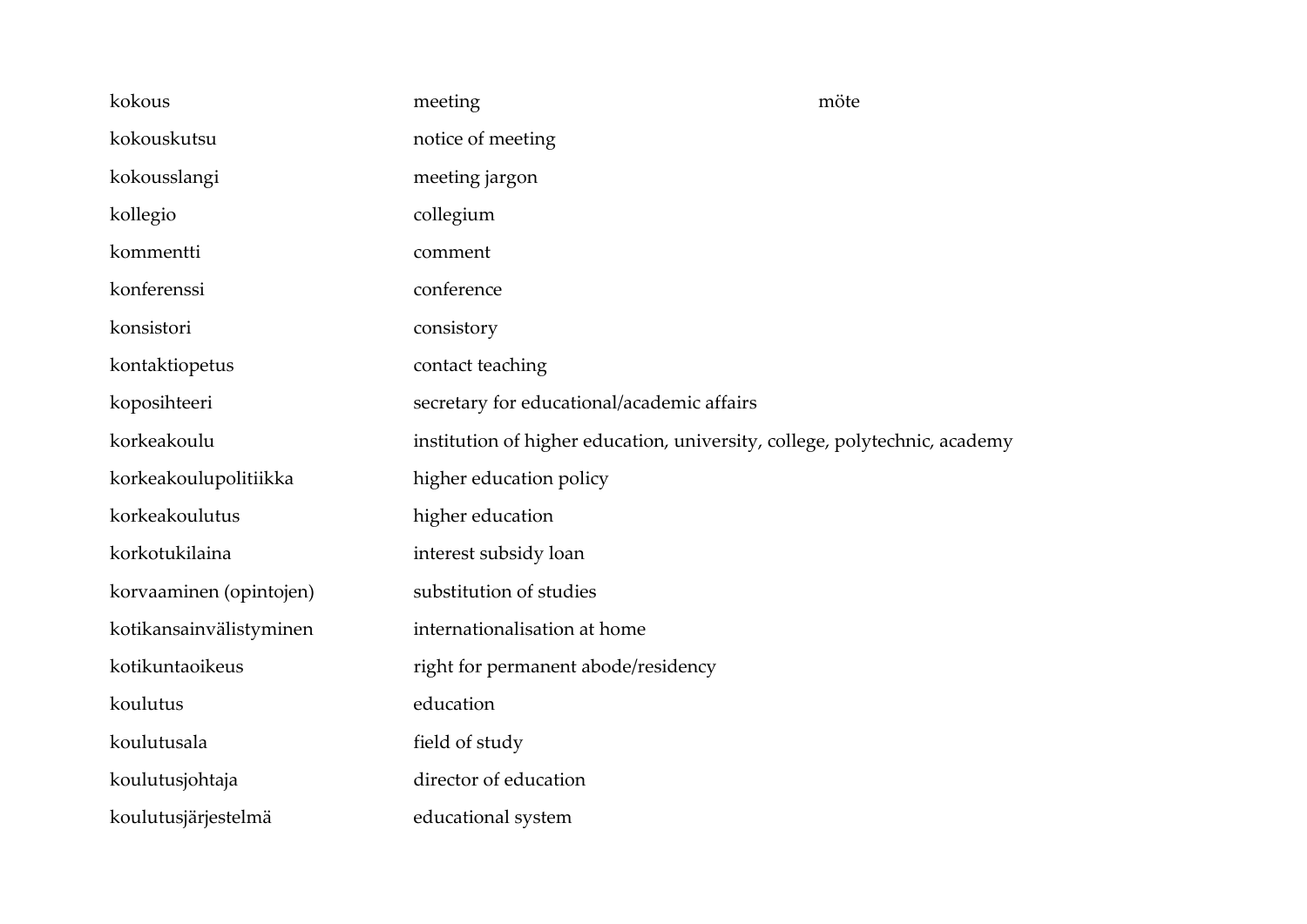| koulutusneuvosto                                                                   | education council                                                                                 |  |
|------------------------------------------------------------------------------------|---------------------------------------------------------------------------------------------------|--|
| koulutusohjelma                                                                    | degree programme                                                                                  |  |
| koulutusohjelmajohtaja                                                             | head of degree programme                                                                          |  |
| koulutusohjelman opiskelijaedustaja student representative in the degree programme |                                                                                                   |  |
| koulutuspoliittinen jaosto                                                         | subcommittee for education                                                                        |  |
| koulutuspoliittinen sihteeri                                                       | Secretary for Academic Affairs                                                                    |  |
| koulutuspoliittinen sihteeri                                                       | Educational Officer, Secretary for Educational/Academic Affairs                                   |  |
| koulutuspolitiikka                                                                 | educational policy                                                                                |  |
| koulutussektori                                                                    | educational sector                                                                                |  |
| koulutustarjonta                                                                   | education supply                                                                                  |  |
| koulutustoimikunta                                                                 | education committee                                                                               |  |
| koulutusvastuu                                                                     | educational responsibility (responsibility/right to offer teaching and degrees in a certain field |  |
|                                                                                    | of study)                                                                                         |  |
| koulutusvienti                                                                     | export of education                                                                               |  |
| kulttuurisihteeri                                                                  | Secretary for Cultural Affairs                                                                    |  |
| kulttuurivaliokunta                                                                | subcommittee for cultural affairs                                                                 |  |
| kummikohde                                                                         | sponsorship/charity recipient                                                                     |  |
| kumppanijärjestö                                                                   | partner organisation                                                                              |  |
| kumppanuus                                                                         | partnership                                                                                       |  |
| kunnallispolitiikka                                                                | municipal politics                                                                                |  |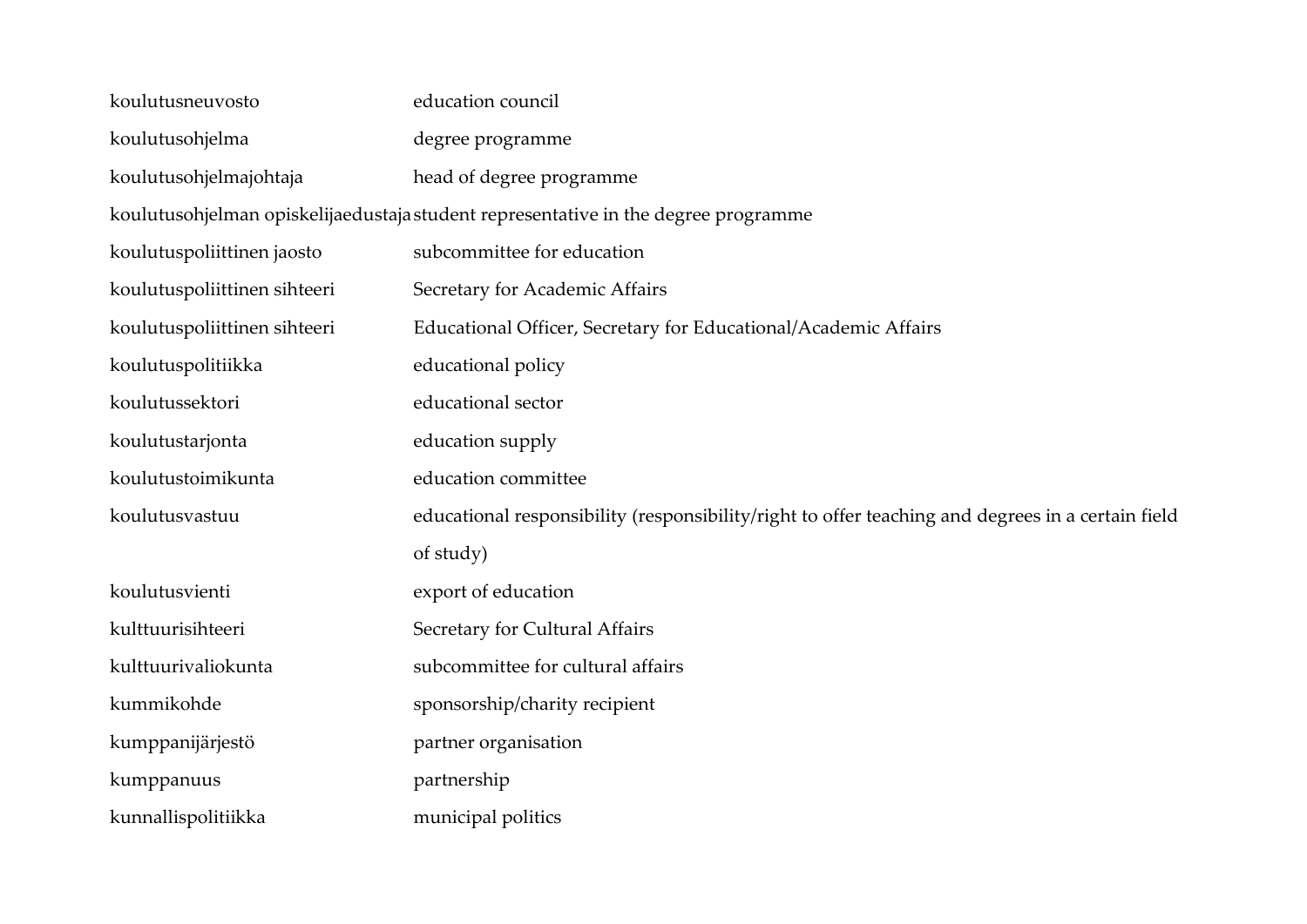| kunniajäsen                     | honorary member                                    |                               |
|---------------------------------|----------------------------------------------------|-------------------------------|
| kunniateekkari                  | honorary tech student                              |                               |
| kuntavaikuttaminen              | municipal interest work                            |                               |
| kurssi                          | course                                             |                               |
| kustannukset, budjetti          | costs, budget                                      | kostnader, budget             |
| kutsua kokous koolle            | summon a meeting                                   |                               |
| kutsua varajäsen                | summon a deputy member                             |                               |
| kuulustelutilaisuus (tentti)    | examination                                        |                               |
| kv-palvelut                     | international office                               |                               |
| kv-sihteeri                     | secretary for international affairs                |                               |
| kv-tutkareille suunnattu jaosto | international degree students' group/committee     |                               |
| kv-tuutori                      | international student tutor                        |                               |
| kv-valiokunta                   | subcommittee for international affairs             |                               |
| kv-vastaava                     | board member responsible for international affairs |                               |
| kylteri                         | student of economics/student of business studies   |                               |
| käyntimaksu                     | visiting/consultation/service fee                  |                               |
| köyhyydenvähentämisohjelma      | poverty reduction strategy paper                   | fattigdomsbekämpningsstrategi |
| köyhyysraja                     | poverty threshold, poverty line                    |                               |
| laadun valvonta                 | quality control                                    |                               |
| laadun varmistus                | quality assurance                                  |                               |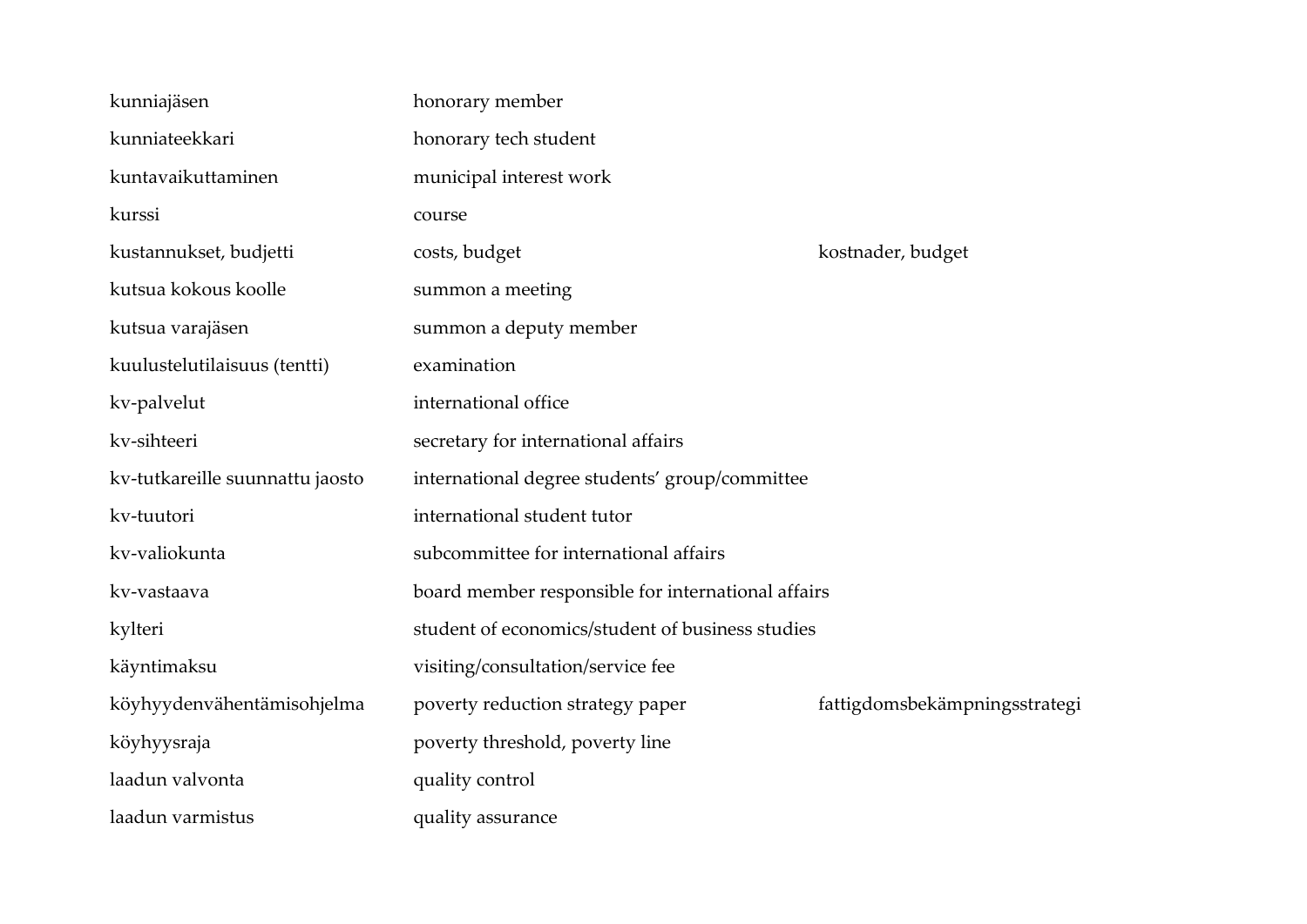| laatia                          | compose, compile                |
|---------------------------------|---------------------------------|
| lahjoitus                       | donation                        |
| laillisuus – todeta lailliseksi | legality – state the legality   |
| laitos                          | department                      |
| laitosneuvosto                  | department council              |
| lakitus                         | capping                         |
| lapsikuolleisuus                | infant mortality                |
| lausunto                        | statement                       |
| lautakunta                      | board, committee                |
| liiketoiminta                   | business                        |
| liikkuvuus                      | mobility                        |
| liikunta                        | exercise/sports                 |
| liikuntavaliokunta              | subcommittee for sports         |
| liittokokous                    | board meeting, general assembly |
| linja (toimintalinja, -tavat)   | policy                          |
| linjapaperi                     | policy document                 |
| listavaali                      | list voting                     |
| lisäosa                         | accessory (part)                |
| lisätalousarvio                 | supplementary budget            |
| lomake                          | form                            |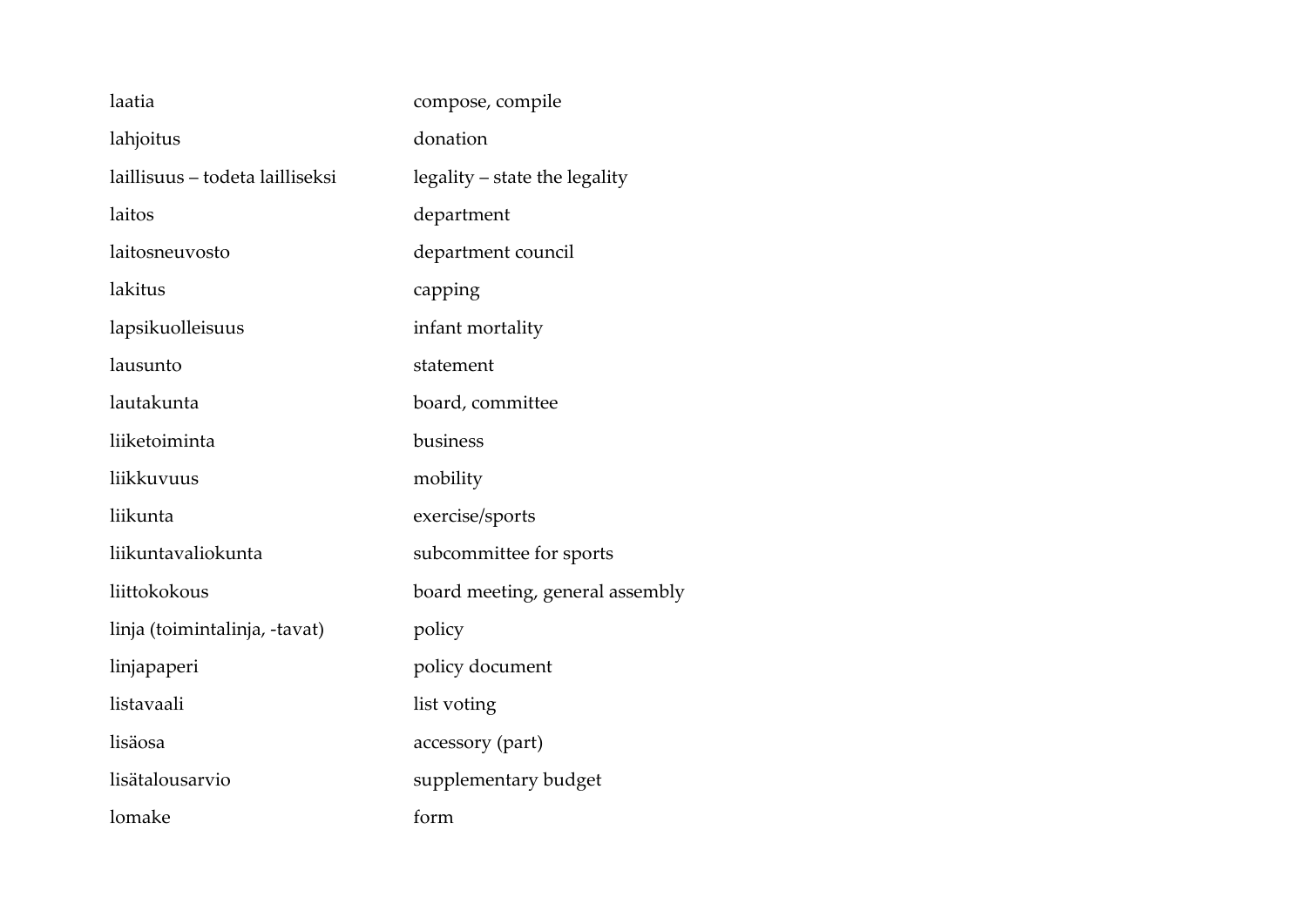| looginen viitekehys         | logical framework                  |
|-----------------------------|------------------------------------|
| loppuarviointi              | final evaluation                   |
| loppukevennys               | comic relief in the end            |
| lukukausi                   | term                               |
| lukukausi/-vuosi            | term/academic year                 |
| lukukausimaksu              | tuition fee                        |
| lukukausimaksukokeilu       | tuition fee trial                  |
| lukuvuosi                   | academic year                      |
| luottamushenkilö            | trustee                            |
| luottamustoimi              | position of trust                  |
| luottamustoiminta           | luottamustoimi – position of trust |
| maahanmuuttaja              | immigrant                          |
| maahanmuuttovirasto         | <b>Finnish Immigration Service</b> |
| maisteri                    | master of arts, -- science etc.    |
| maisterintutkinto           | master's degree                    |
| maisteriohjelma             | Master's Degree programme          |
| maistraatti                 | local register office              |
| maksuhäiriö                 | default                            |
| maksullinen koulutusohjelma | paid degree programme              |
| maksuton koulutus           | free education                     |

logisk referensram, planens struktur slutevaluering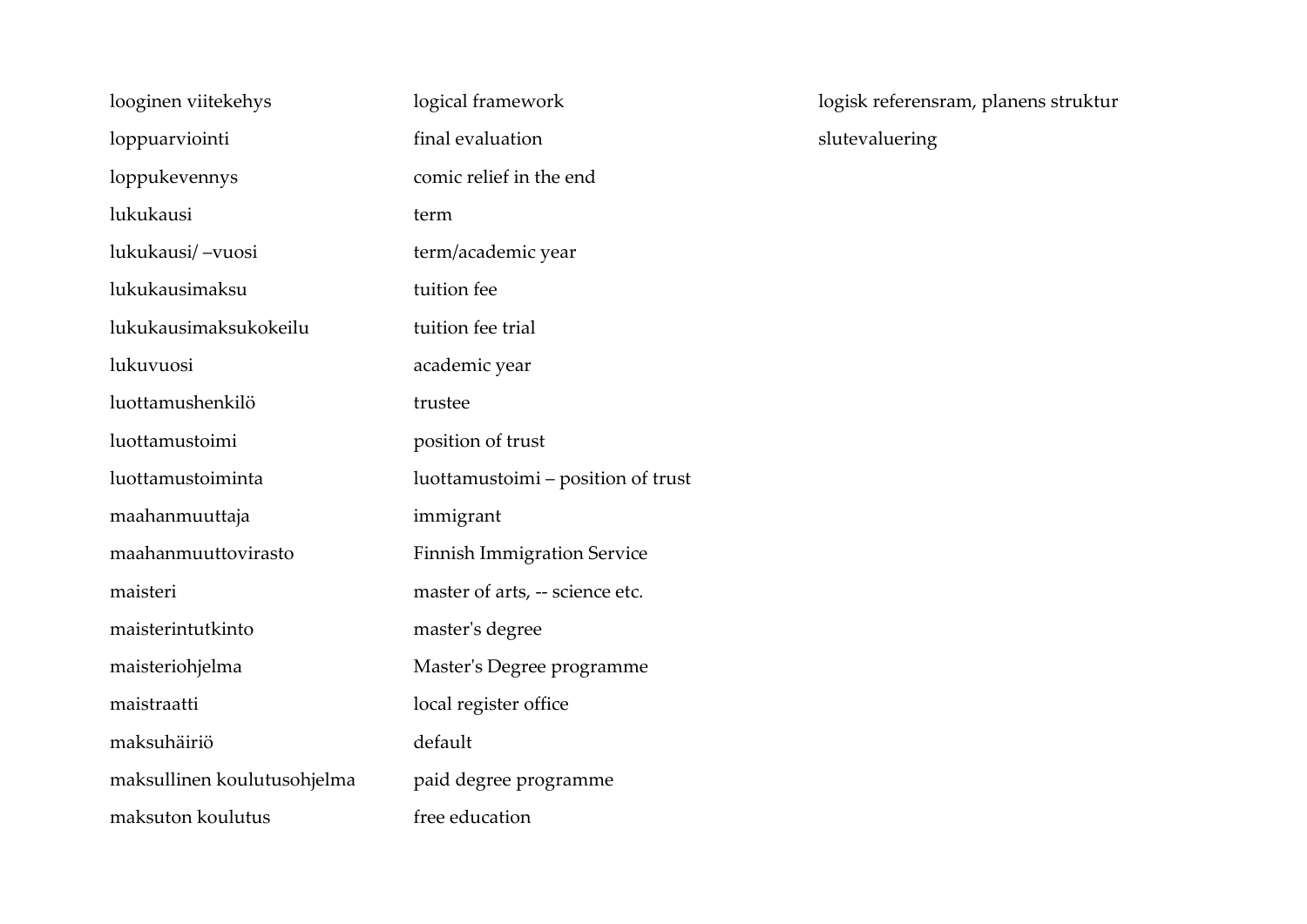| maksuttoman koulutuksen päivä | free education day                        |                     |
|-------------------------------|-------------------------------------------|---------------------|
| massaluennot                  | mass lectures                             |                     |
| mentori                       | mentor                                    |                     |
| mielenilmaus                  | manifestation                             |                     |
| mielenterveys                 | mental health                             |                     |
| mielenterveyspalvelut         | mental health services                    |                     |
| minimietuus                   | minimum allowance                         |                     |
| mittarit, indikaattorit       | indicators                                | mätare, indikatorer |
| monialayliopisto              | multidisciplinary university              |                     |
| monitieteinen                 | multidisciplinary                         |                     |
| myöntää ero                   | grant a resignation                       |                     |
| nettisivut                    | web page                                  |                     |
| neuvoa-antava                 | consultative                              |                     |
| neuvosto                      | council                                   |                     |
| nimenhuutoäänestys            | roll call vote                            |                     |
| nimenkirjoitusoikeus          | authority to sign ( $\sim$ for a company) |                     |
| nuuska                        | snuff                                     |                     |
| ohjausryhmä                   | steering committee                        |                     |
| ohjesääntö                    | standing order                            |                     |
| oikaisupyyntö                 | petition for correction                   |                     |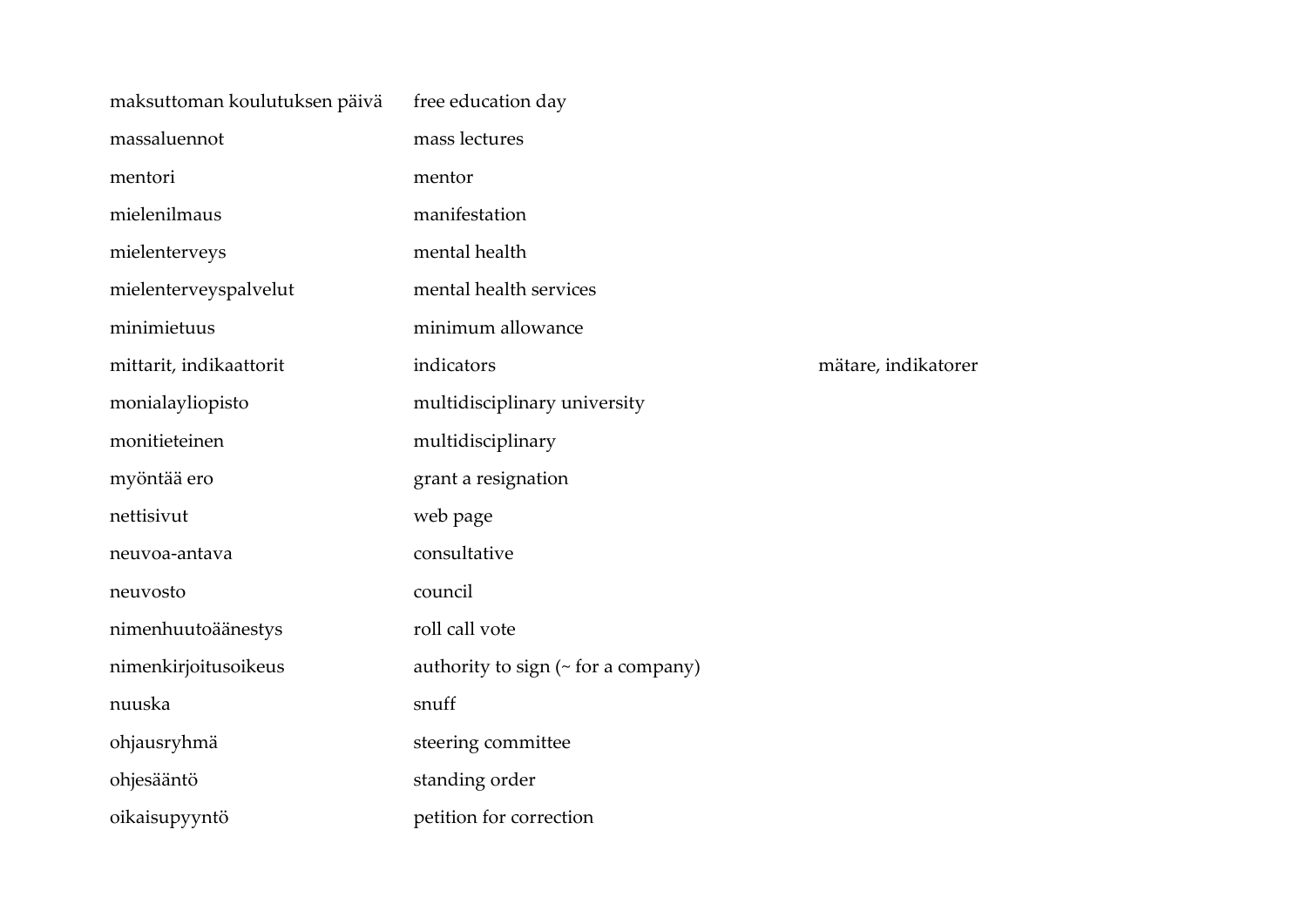| oikeusturva                      | legal protection                              |            |
|----------------------------------|-----------------------------------------------|------------|
| omarahoitus                      | self-financing                                | egeninsats |
| omarahoitusosuus                 | self financing contribution                   |            |
| omavastuuosuus                   | excess share (insurance)                      |            |
| omistajuus                       | ownership                                     | ägande     |
| ootti (opiskelijaopinto-ohjaaja) | student study counsellor                      |            |
| opetuksen johtosääntö            | rules of procedure for teaching               |            |
| opetuksen kehittäminen           | development of teaching                       |            |
| opetuksen kehittämistyöryhmä     | working group for the development of teaching |            |
| opetuksen laadunvarmistus        | quality assurance of teaching                 |            |
| opetus- ja kulttuuriministeriö   | Ministry of Education and Culture             |            |
| opetusministeri                  | Minister of Education                         |            |
| opetusohjelma                    | curriculum                                    |            |
| opetussuunnitelma                | syllabus                                      |            |
| opinnäytetyö                     | thesis                                        |            |
| opinto- ja tiedevaliokunta       | subcommittee for academic affairs             |            |
| opintoasiainpäällikkö            | head of academic affairs                      |            |
| opintokokonaisuus                | study module                                  |            |
| opinto-ohjaus                    | guidance counselling                          |            |
| opinto-oikeus                    | right to study                                |            |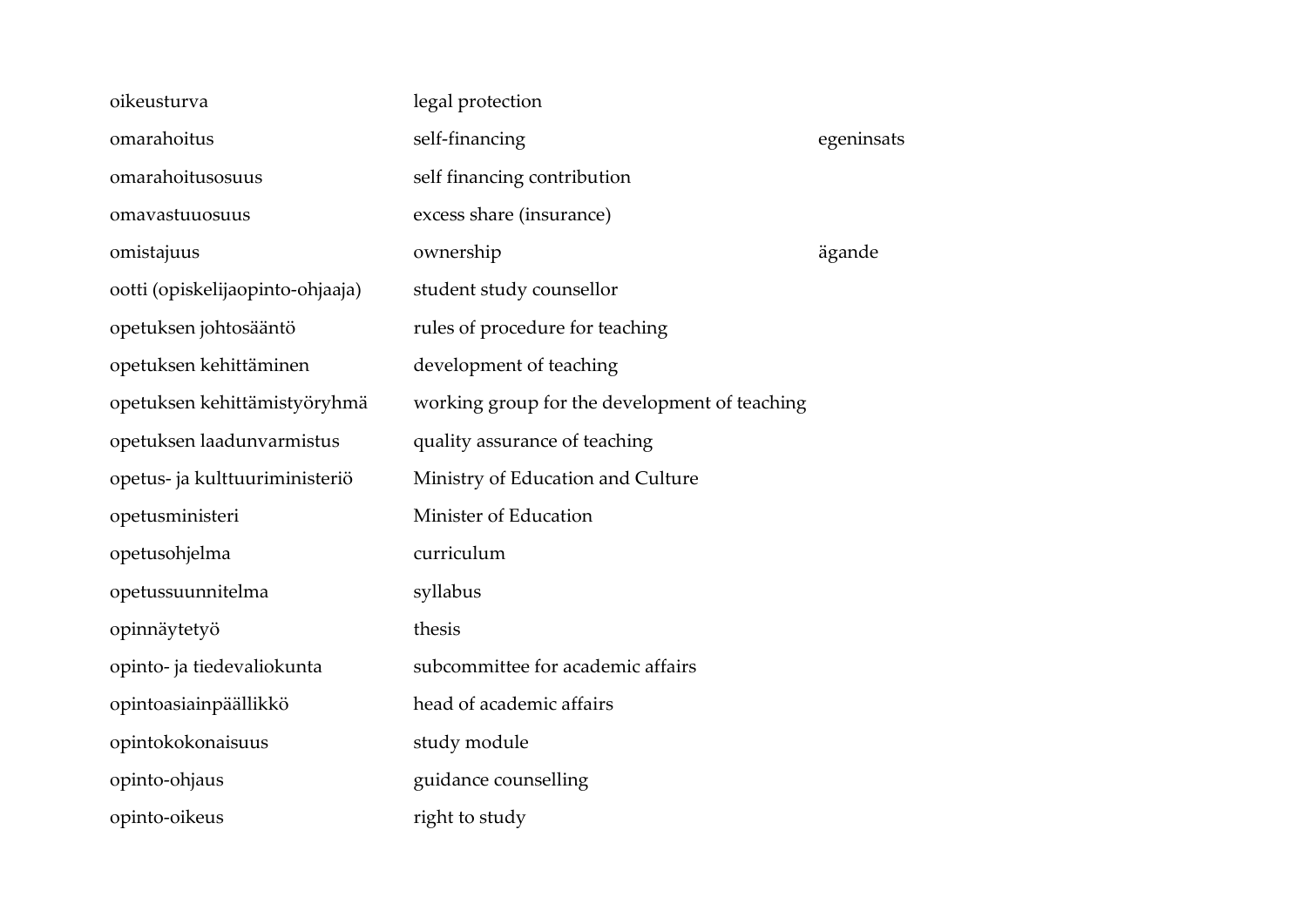| opinto-opas                       | study guide                                               |
|-----------------------------------|-----------------------------------------------------------|
| opintopiste                       | credit (ECTS)                                             |
| opintopistekertymä                | credit accumulation                                       |
| opintopolitiikka                  | educational policy                                        |
| opintopsykologi                   | study psychologist                                        |
| opintoraha                        | student grant                                             |
| opintosuoritusote                 | transcript of records                                     |
| opintosuoritusrekisteri           | study/course register                                     |
| opintosuunnitelma                 | study plan                                                |
| opintotoimisto                    | student affairs office                                    |
|                                   |                                                           |
| opintotuen rakenteellinen kehitys | structural development of financial aid for students      |
| opintotuki                        | financial aid for students                                |
| opintotukiasetus                  | <b>Student Financial Aid Decree</b>                       |
| opintotukijärjestelmä             | student financial aid system                              |
| opintotukikuukausi                | month of student financial aid                            |
| opintotukilaki                    | Student Financial Aid Act                                 |
| opintotukilautakunta              | student financial aid committee                           |
| opintotukiuudistus                | student financial aid reform                              |
| opintovastaava, esim. kopo-       | board member responsible for academic/educational affairs |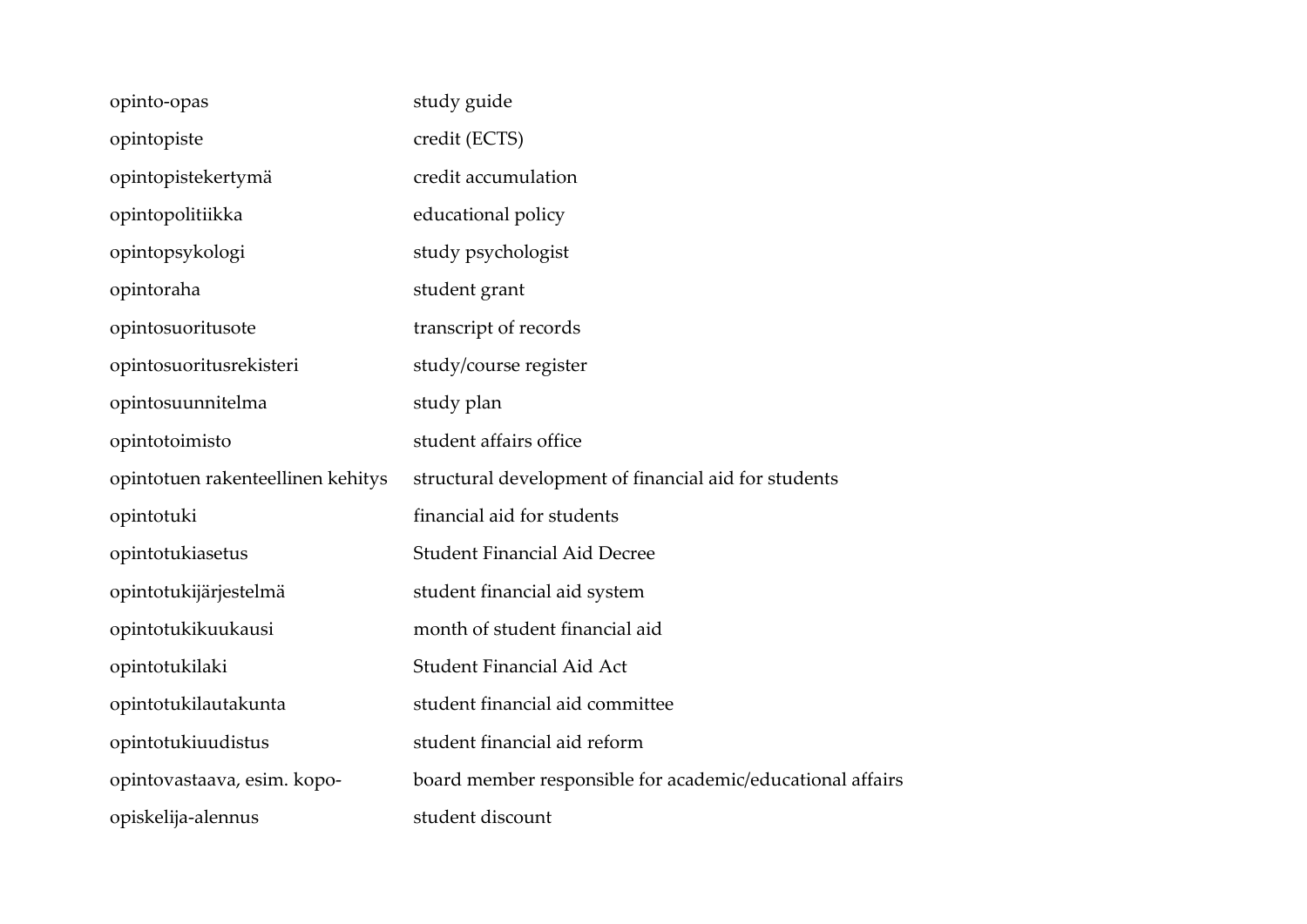| opiskelija-asuminen               | student housing                            |
|-----------------------------------|--------------------------------------------|
| opiskelija-asunto                 | student dormitory                          |
| opiskelija-asuntosäätiö           | student housing foundation                 |
| opiskelija-asuntoyhteisö          | student housing association/society        |
| opiskelijaedustaja (halloped)     | student representative                     |
| opiskelijajärjestö                | student organisation                       |
| opiskelijakeskeinen oppiminen     | student-centred learning                   |
| opiskelijakortti                  | student card                               |
| opiskelijan oikeudet              | students' rights and duties                |
| ja velvollisuudet                 |                                            |
|                                   |                                            |
| opiskelijan oikeusturvalautakunta | students' legal protection board/committee |
| opiskelijan toimeentulo           | student's subsistence/livelihood           |
| opiskelijapoliittinen             | related to student politics                |
| opiskelijarekisteri               | student register                           |
| opiskelijaruokailu                | student meal                               |
| opiskelijavalinta                 | student admission                          |
| opiskelijayhdistys                | student association                        |
| opiskelijoiden työelämävalmiudet  | working-life skills of the students        |
| opiskelukyky                      | study ability                              |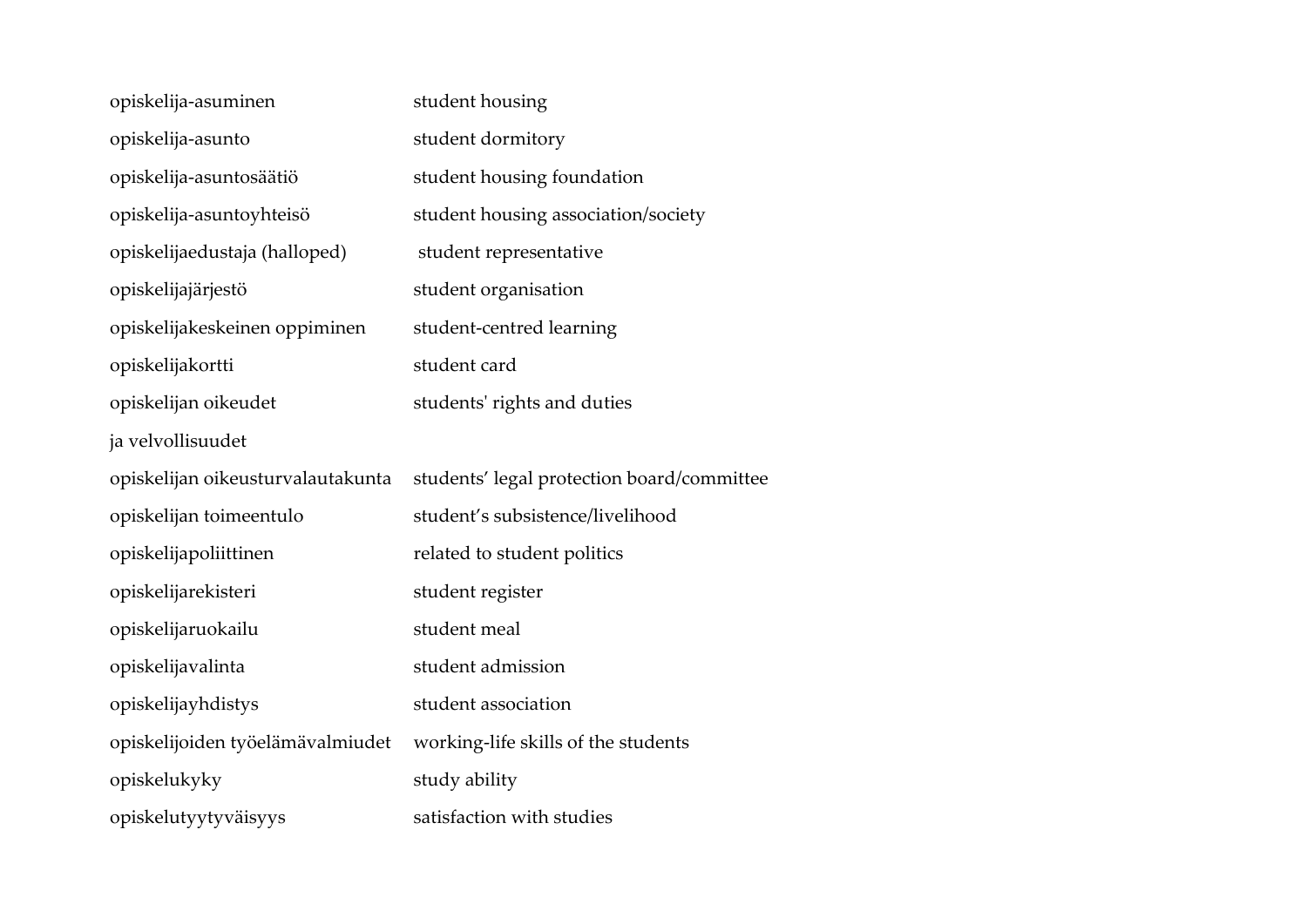| oppimistulos                   | learning outcome               |                 |
|--------------------------------|--------------------------------|-----------------|
| oppimisvaikeudet               | learning difficulties          |                 |
| oppimisympäristö               | learning environment           |                 |
| orientaatioviikko              | orientation week               |                 |
| osaamiskuvaus                  | description of competencies    |                 |
| osaamistavoitteet              | learning objectives            |                 |
| osakunta                       | student nation                 |                 |
| osallistuminen, osallistaminen | participation                  | deltagande      |
| osallistumismaksu              | participation fee              |                 |
| osasairauspäiväraha            | part-time sickness benefit     |                 |
| osastoneuvosto                 | department council             |                 |
| palaute                        | feedback                       |                 |
| palautejärjestelmä             | feedback system                |                 |
| palkanlaskija                  |                                |                 |
|                                | payroll clerk                  |                 |
| palkkatulot                    | salary income                  |                 |
| panokset                       | inputs                         | insatser        |
| perheelliset opiskelijat       | students with families         |                 |
| peruskartoitus                 | baseline study                 | basundersökning |
| perusopiskelija                | undergraduate/graduate student |                 |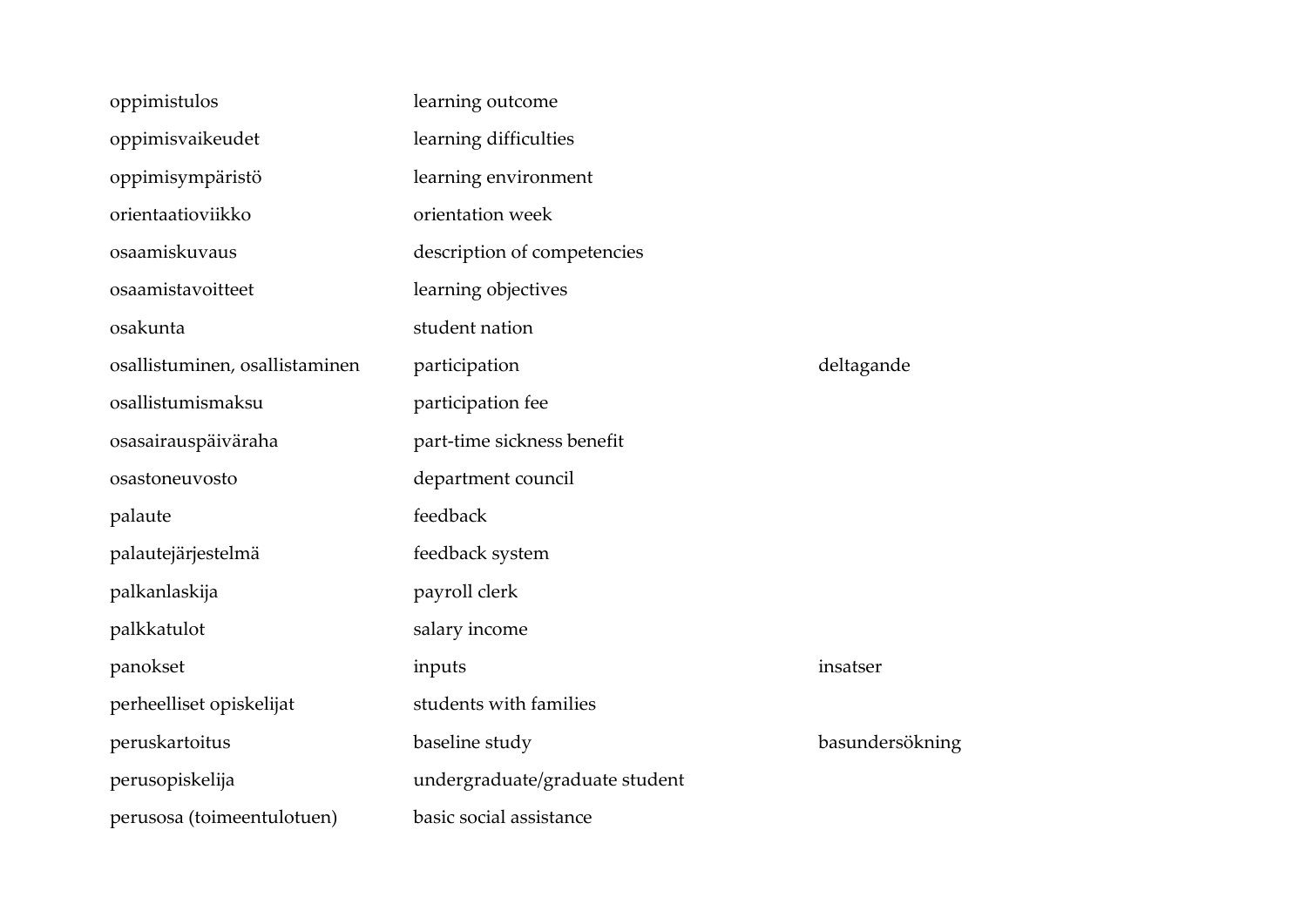| perusrahoitus                | core funding                                          |              |
|------------------------------|-------------------------------------------------------|--------------|
| perustamiskokous             | constitutive meeting                                  |              |
| perustutkinto                | lower/higher university degree                        |              |
| perustutkinto-opiskelija     | undergraduate/graduate student                        |              |
| pienryhmäohjaus (tutorointi) | student tutoring                                      |              |
| poissaolo-oikeus             | right to be absent                                    |              |
| poliittiset elimet           | political organs                                      |              |
| ponsi (päätöslauselma)       | resolution                                            |              |
| projektiavustus              | project grant                                         |              |
| projektisuunnitelma          | project plan                                          |              |
| projektisykli                | project cycle                                         | projektcykel |
| puheenjohtaja                | chair                                                 |              |
| puheenjohtaja (hallituksen)  | chairperson, president                                |              |
| puheenjohtaja (jaoston)      | chair, chairperson                                    |              |
| puheenvuoro                  | address (address the meeting), floor (take the floor) |              |
| päihdeongelma                | substance abuse                                       |              |
| päihteettömyys               | abstinence                                            |              |
| päivitys                     | update                                                |              |
| päivystys                    | duty/service                                          |              |
| pääsihteeri                  | secretary general                                     |              |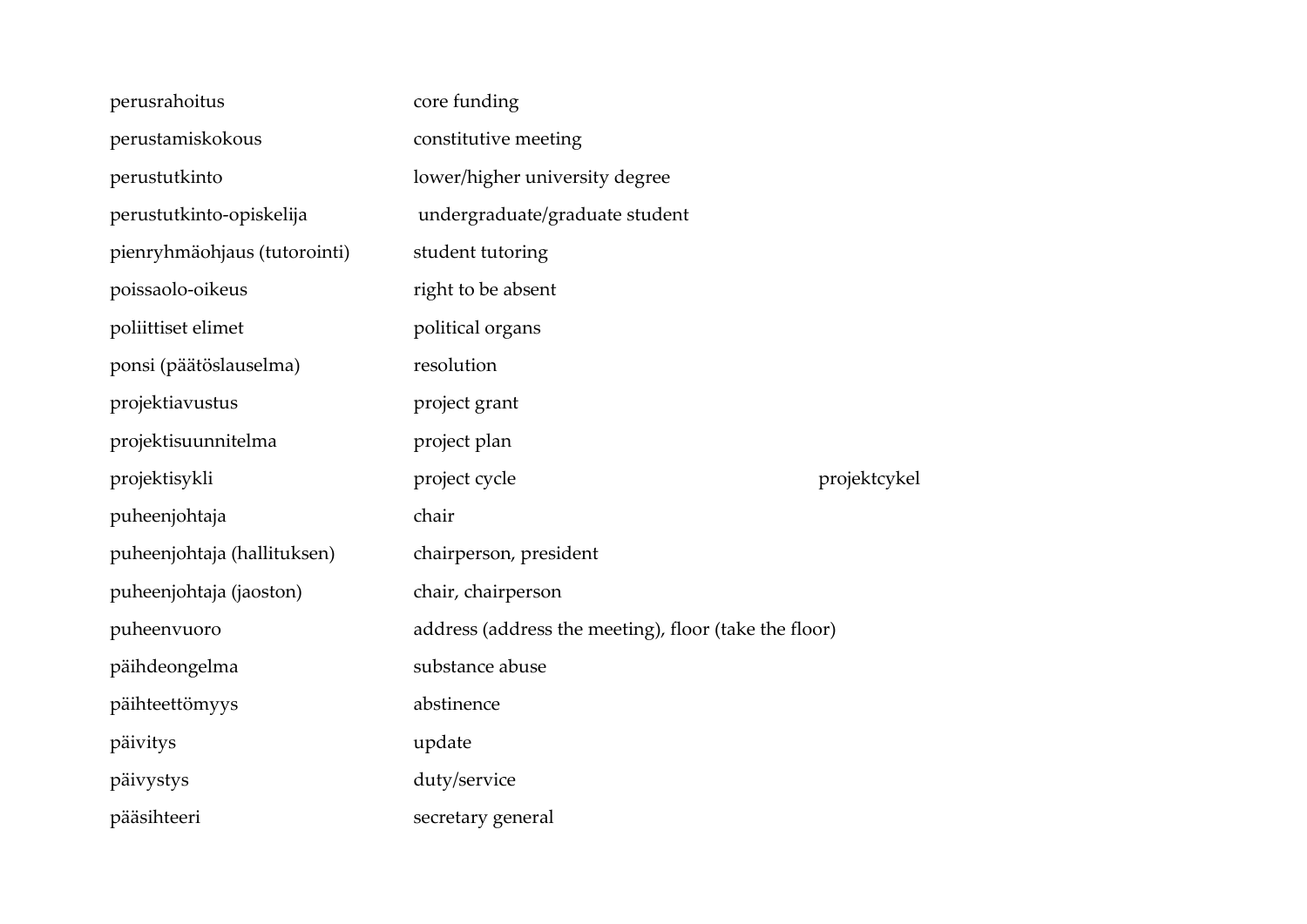| pääsääntö                       | main rule                              |                   |
|---------------------------------|----------------------------------------|-------------------|
| päätöksentekojärjestys          | decision-making procedure              |                   |
| päätös                          | decision                               |                   |
| päätösesitys                    | proposal/motion for                    |                   |
| päätösvalta                     | authority to decide                    |                   |
| päätösvaltainen                 | quorate/quorum (with a quorum present) |                   |
| todeta päätösvaltaiseksi        | declare a meeting quorate              |                   |
| pöydällepanoehdotus             | motion that a matter be shelved        |                   |
| pöydätä                         | to shelve                              |                   |
| pöytäkirja                      | minutes                                |                   |
| pöytäkirjantarkastaja           | scrutiniser of the minutes             |                   |
| rahasto                         | fund                                   |                   |
| rahoitus                        | financing, funding                     |                   |
| rahoitussuunnitelma             | financing plan                         | finansieringsplan |
| rajoitettu nimenkirjoitusoikeus | limited authority to sign              |                   |
| rakenteellinen kehittäminen     | structural development                 |                   |
| ravintolatoimikunta             | restaurant committee                   |                   |
| referaatti                      | summary                                |                   |
| rehtori (yliopiston)            | rector                                 |                   |
| reilu kauppa                    | fair trade                             |                   |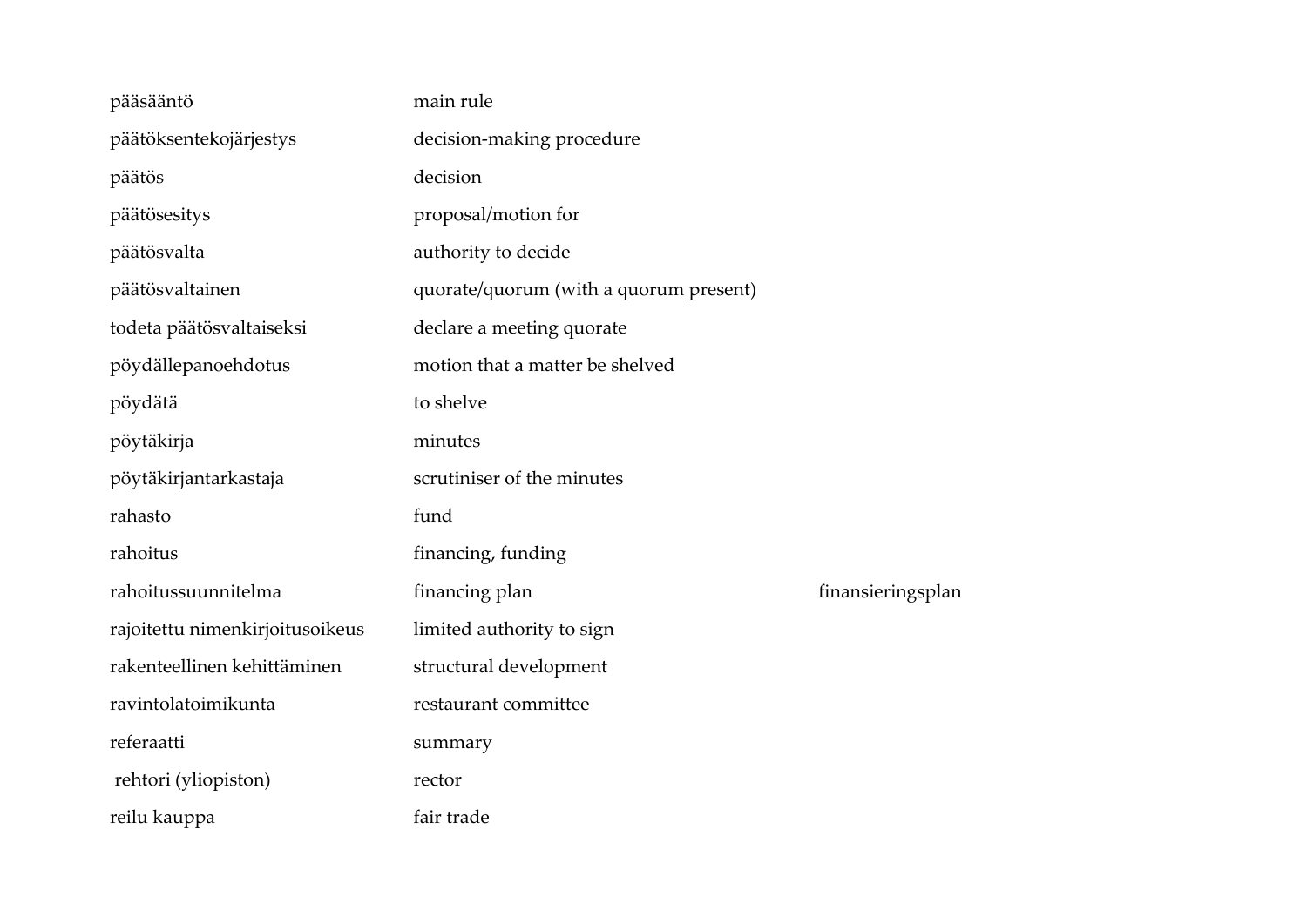| reilu korkeakoulu -hanke | "fair academy" project                                                                |             |
|--------------------------|---------------------------------------------------------------------------------------|-------------|
| reilun yliopiston status | status of fair university                                                             |             |
| rekisteröity yhdistys    | registered association                                                                |             |
| rekrytointi              | recruitment                                                                           |             |
| resurssit                | resources                                                                             | resurser    |
| reunaehdot               | conditions/terms                                                                      |             |
| riskianalyysi            | risk analysis                                                                         |             |
| riskikäyttäytyminen      | risk behaviour                                                                        |             |
| riskit                   | risks                                                                                 | risker      |
| sairausloma              | sick leave                                                                            |             |
| sairauspäiväraha         | sickness allowance                                                                    |             |
| sakkomaksu               | administrative fine                                                                   |             |
| SAY                      | student union of Sibelius Academy                                                     |             |
| sektori                  | sector                                                                                |             |
| selvitys, selonteko      | report                                                                                |             |
| selvityspyyntö           | request for clarification/clearance                                                   |             |
| seminaari                | seminar                                                                               |             |
| seuranta, monitorointi   | monitoring                                                                            | uppföljning |
| seurantamatka            | monitoring trip                                                                       |             |
| <b>SHS</b>               | student union of Svenska Handelshögsskolan (Swedish School of Economics and Business) |             |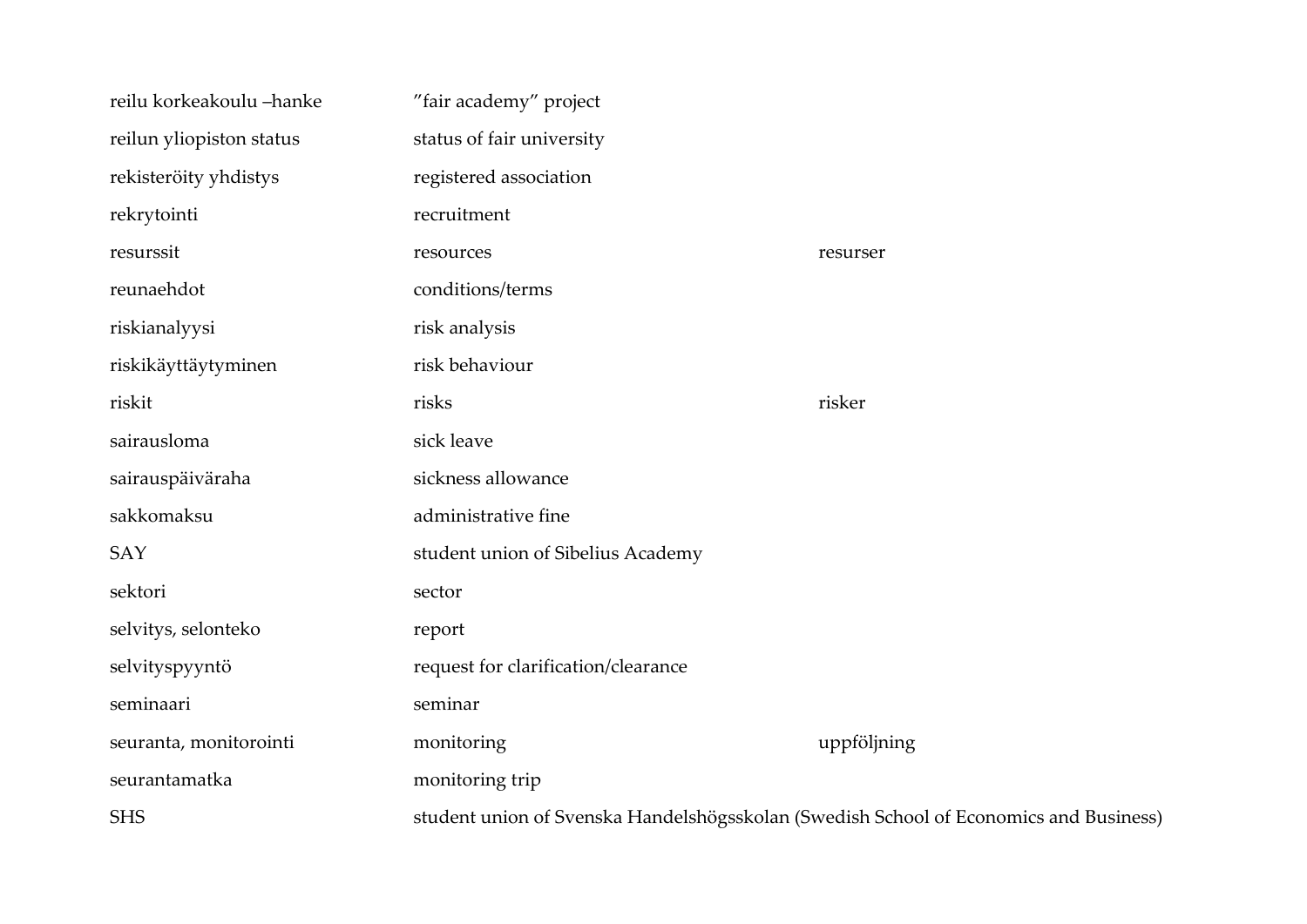| sidosryhmät                      | stakeholders, interest groups                                   | intressegrupper |
|----------------------------------|-----------------------------------------------------------------|-----------------|
| sihteeri                         | secretary                                                       |                 |
| sihteeristö                      | secretariat                                                     |                 |
| siirtoäänivaali                  | single transferable vote                                        |                 |
| sitoutumaton (poliittisesti)     | independent                                                     |                 |
| sitsit                           | traditional academic party of Nordic students                   |                 |
| sivuaine                         | minor (subject)                                                 |                 |
| <b>SKY</b>                       | student union of Snellman academy                               |                 |
| soluasunto                       | dorm, dormitory                                                 |                 |
| soposihteeri                     | secretary for social affairs                                    |                 |
| sopovaliokunta                   | subcommittee for social affairs                                 |                 |
| sopovastaava                     | member of the board responsible for social affairs              |                 |
| SORA-hanke                       | solutions for unsuitability for studying                        |                 |
| (soveltumattomuuteen ratkaisuja) |                                                                 |                 |
| sosiaalipoliittinen jaosto       | committee for social affairs                                    |                 |
| sosiaalipolitiikka               | social policy/affairs                                           |                 |
| sosiaalisihteeri                 | Social officer, Secretary for Social Affairs                    |                 |
| sosiaalitoimisto                 | social service centre/office                                    |                 |
| sosiaaliturva                    | social security                                                 |                 |
| speksi                           | an interactive student performance with music and dance numbers |                 |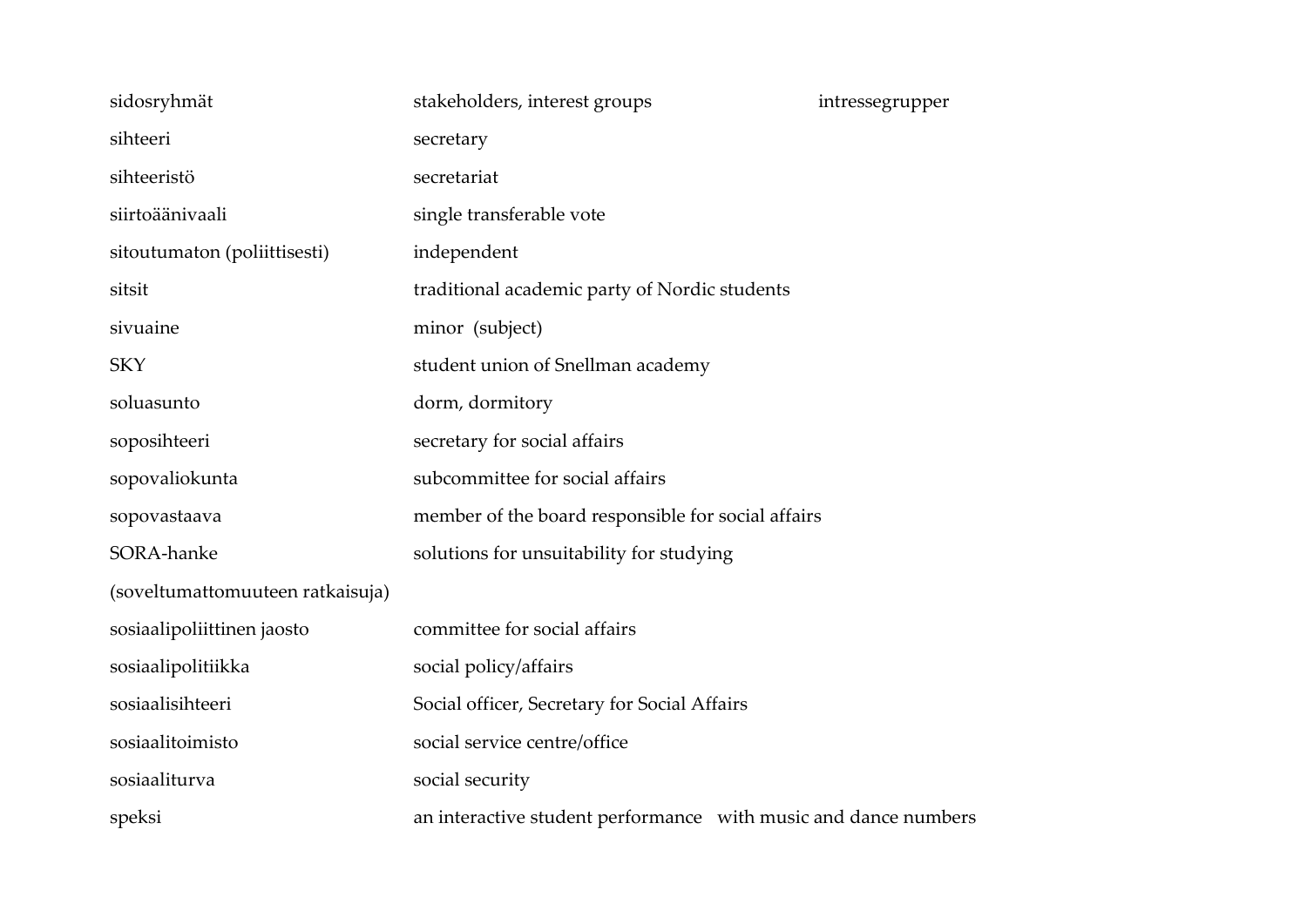| stipendijärjestelmä          | scholarship program                                                                  |
|------------------------------|--------------------------------------------------------------------------------------|
| strategia                    | strategy                                                                             |
| strateginen kumppanuus       | strategic partnership                                                                |
| sukupuoliroolien analyysi    | gender analysis                                                                      |
|                              | Suomen ylioppilaskuntien liitto SYL National Union of University Students in Finland |
| suorituspaineet              | pressure to perform                                                                  |
| suunnitelman arviointi       | appraisal                                                                            |
| syrjintä                     | discrimination                                                                       |
| sähköinen tentti/tenttiminen | e-examination                                                                        |
| sähköposti                   | e-mail                                                                               |
| sähköpostilista              | mailing list                                                                         |
| sääntö                       | regulation, rule                                                                     |
| sääntömuutos                 | change of rules                                                                      |
| säätiö                       | foundation, trust                                                                    |
| takaus                       | guarantee                                                                            |
| talousarvio                  | budget                                                                               |
| talousarviokokous            | budget meeting                                                                       |
| talousjaosto                 | financial committee/board                                                            |
| talouspäällikkö              | financial manager                                                                    |
| taloustoimikunta             | financial committee                                                                  |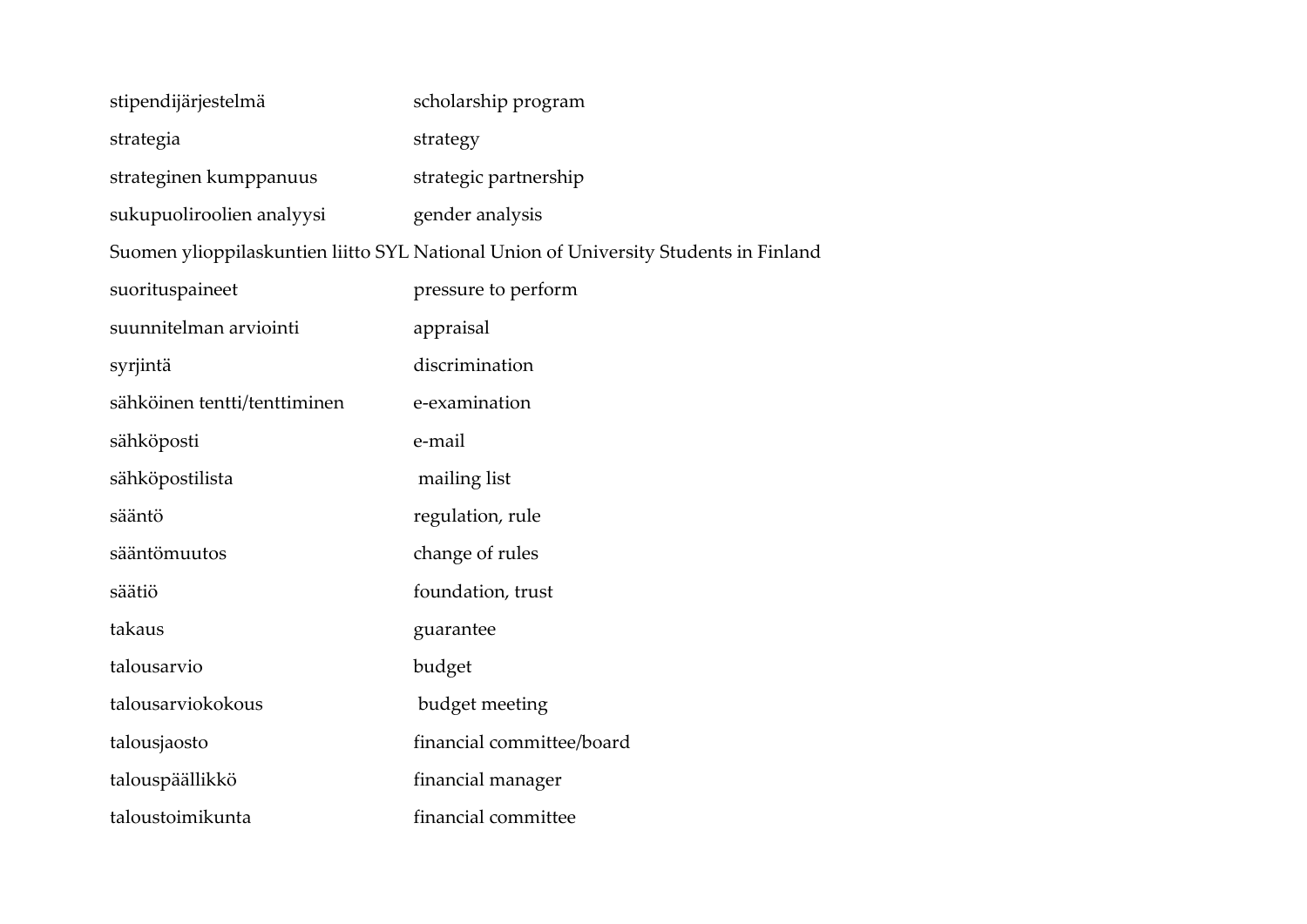| taloustoimisto                  | financial office                            |     |
|---------------------------------|---------------------------------------------|-----|
| tapahtuma                       | event                                       |     |
| tapahtumakalenteri              | calendar of events                          |     |
| tasa-arvo                       | equality                                    |     |
| tavoite                         | objective                                   | mål |
| tavoitteellinen suorittamisaika | targeted graduation time                    |     |
| tiedekuntaneuvosto              | faculty council                             |     |
| teekkari                        | technical student                           |     |
| teekkarikaste                   | baptism of technology students              |     |
| tehokkuus, kustannustehokkuus   | efficiency, economic efficiency             |     |
| terveellinen ympäristö          | healthy environment                         |     |
| terveelliset elämäntavat        | healthy lifestyle                           |     |
| terveydenhoitomaksu             | healthcare fee                              |     |
| terveys                         | health                                      |     |
| terveyspalveluyksikkö           | health service unit                         |     |
| <b>TEYO</b>                     | student union of Theatre Academy Helsinki   |     |
| tiedekunta                      | faculty                                     |     |
| tiedekuntaneuvosto              | faculty council                             |     |
| tiedote                         | press release                               |     |
| tiedottaja                      | information officer, communications officer |     |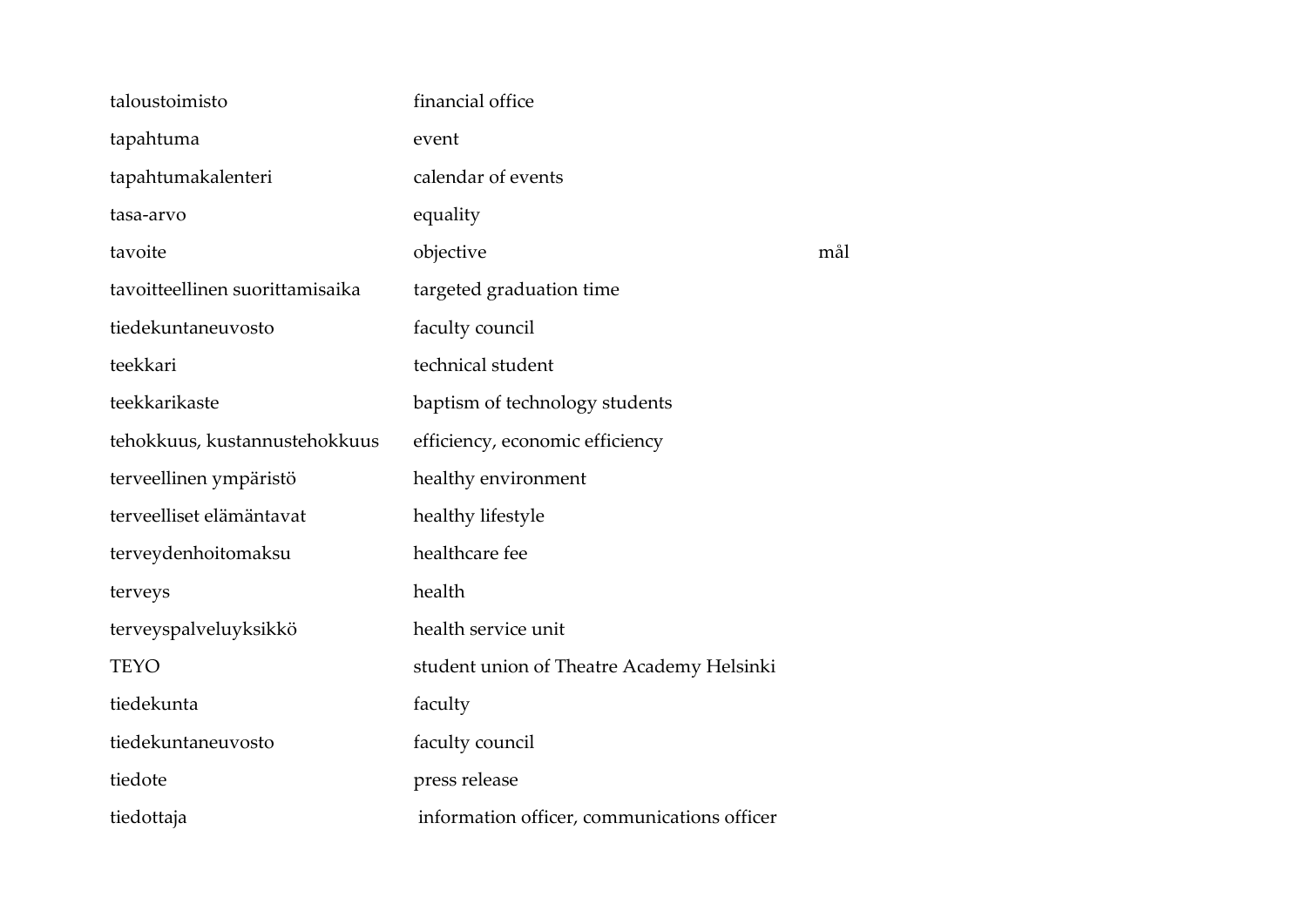| tiedotus                       | communications                                                                         |  |  |
|--------------------------------|----------------------------------------------------------------------------------------|--|--|
| tiedotussihteeri               | public relations officer                                                               |  |  |
| tiedotusvastaava               | board member responsible for communications                                            |  |  |
| tilapäismajoitus               | temporary accommodation                                                                |  |  |
| tilauskoulutus                 | commissioned education, tailor-made education, contract-based education, transnational |  |  |
|                                | education (TNE)                                                                        |  |  |
| tilavaraus                     | room booking, space booking                                                            |  |  |
| tilikausi                      | financial period                                                                       |  |  |
| tilinpäätös                    | financial report                                                                       |  |  |
| tilinpäätöskokous / tilikokous | meeting on financial report                                                            |  |  |
| tilintarkastaja                | auditor                                                                                |  |  |
| tilintarkastajien lausunto     | auditors' statement                                                                    |  |  |
| tilintarkastuskertomus         | audit report                                                                           |  |  |
| tilitys                        | placing to account, rendering of accounts                                              |  |  |
| tilivelvollinen                | liable to render accounts                                                              |  |  |
| tilusvaihto                    | land-for-land exchange                                                                 |  |  |
| <b>TOAS</b>                    | Tampere Student Housing Foundation                                                     |  |  |
| toimeenpanoelin                | executive body                                                                         |  |  |
| toimeentulo                    | subsistence                                                                            |  |  |
| toimeentulohakemus             | application for social assistance                                                      |  |  |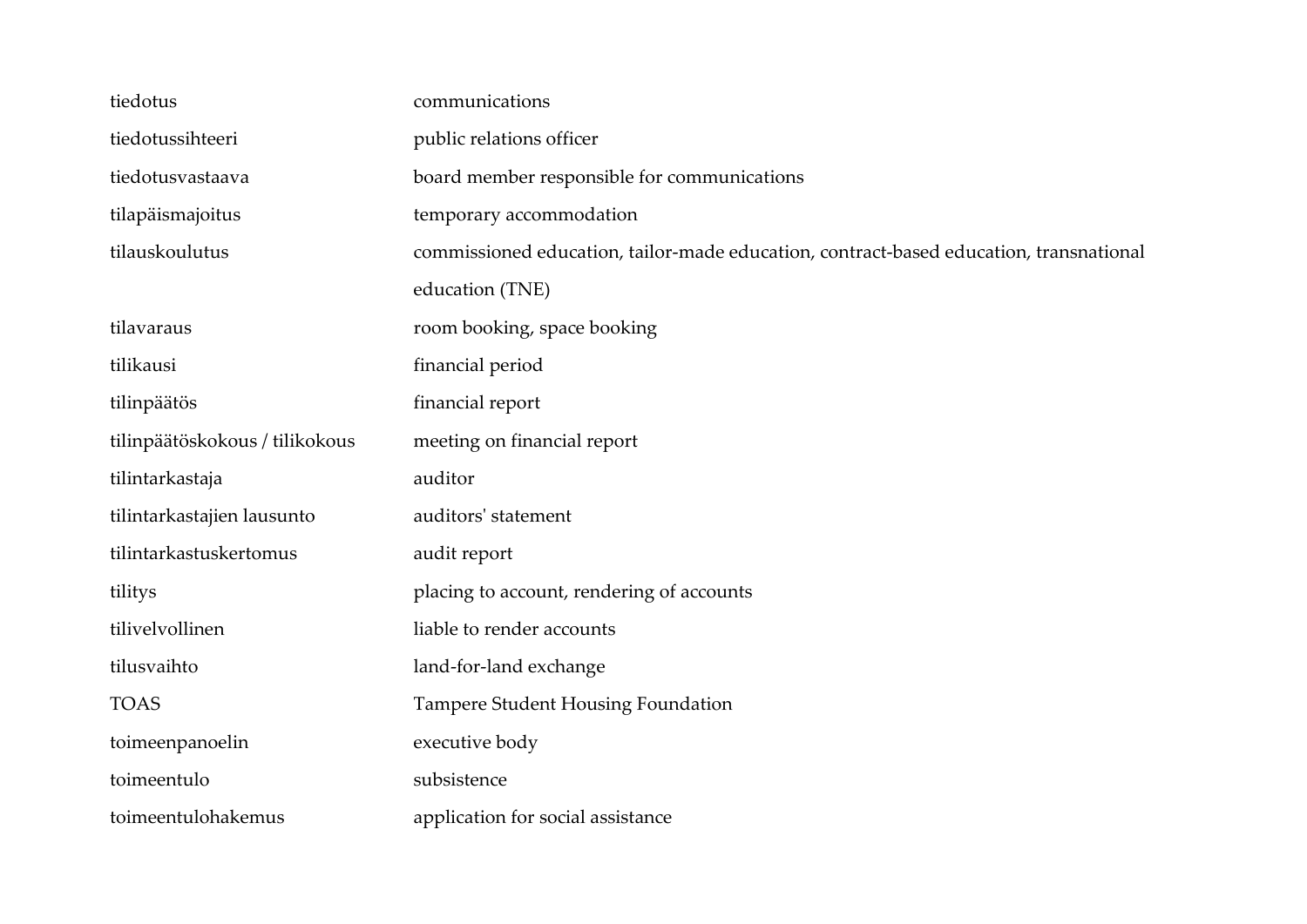| toimeentulotuki             | social assistance           |                                     |
|-----------------------------|-----------------------------|-------------------------------------|
| toimeksianto                | commission/mandate          |                                     |
| toimielin                   | body/committee              |                                     |
| toimikausi                  | term of office              |                                     |
| toimikunta                  | committee                   |                                     |
| toiminnanjohtaja            | executive director, manager |                                     |
| toiminnantarkastaja         | performance auditor         |                                     |
| toiminta-avustus            | operational grant           |                                     |
| toimintakertomus            | annual report               |                                     |
| toimintakyvyn vahvistaminen | capacity building           | kapacitetsuppbyggande               |
| toimintasuunnitelma         | action plan                 |                                     |
| toimisto                    | office                      |                                     |
| toimistosihteeri            | office secretary            |                                     |
| toimitila                   | facility                    |                                     |
| toimittaa (jollekin)        | submit, deliver             |                                     |
| toteutettavuusselvitys      | feasibility study           | lönsamhetsstudie, lämplighetsstudie |
| tuki                        | support                     | stöd, bidrag                        |
| tukipalvelu                 | support service             |                                     |
| tuloksellisuus              | productivity                | resultatrikedom, resultatet         |
| tulokset                    | results                     | resultat                            |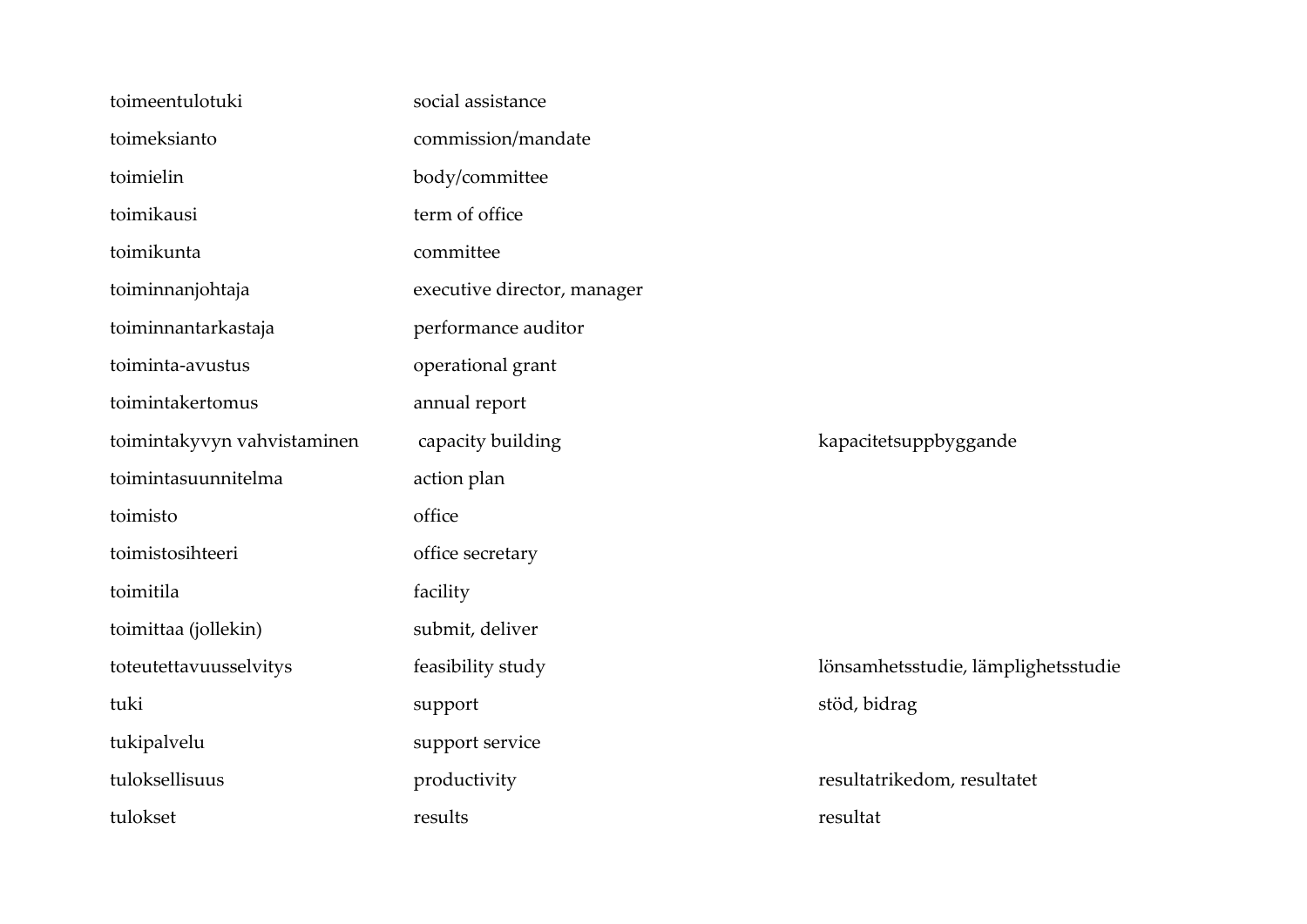| tuloraja                      | earnings limit                                |
|-------------------------------|-----------------------------------------------|
| tulosohjaus                   | result-based management and steering          |
| tulosohjausjärjestelmä        | results-based management system               |
| tulossopimus                  | performance agreement                         |
| tulovalvonta                  | monitoring of income                          |
| tutkari (tutkinto-opiskelija) | degree student (IDS)                          |
| tutkimuksen edistämistyöryhmä | workgroup on developing research (quality)    |
| tutkimusneuvosto              | research council                              |
| tutkintoasetus                | Decree on University Degrees                  |
| tutkintolautakunta            | board of examiners                            |
| tutkintonimike                | degree title                                  |
| tutkinto-opiskelija           | degree student                                |
| tutkintorakenne               | degree structure                              |
| tutkintosääntö                | degree regulations                            |
| tutkintouudistus              | degree reform                                 |
| tutorhaku                     | call for tutors, application round for tutors |
| tutorkoulutus                 | tutor training                                |
| tutorkoulutusleiri            | tutor training camp                           |
| tutoropas                     | tutor guide                                   |
| tutorryhmä                    | tutor group                                   |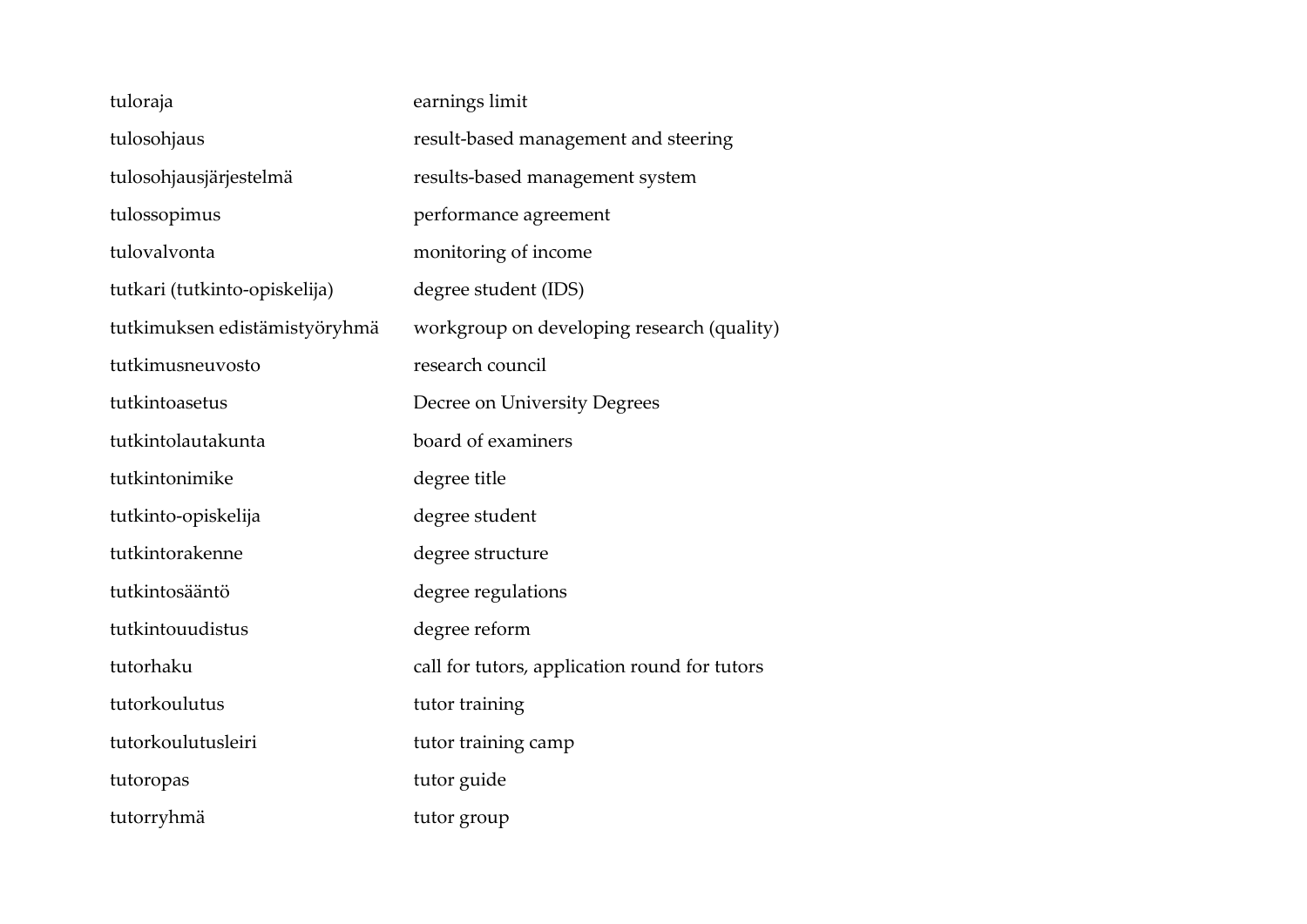| tuutori                     | tutor                                                  |
|-----------------------------|--------------------------------------------------------|
| tuutorikoulutus             | tutor training                                         |
| tuutorileiri                | tutor camp                                             |
| tuutoritapaaminen           | tutor meeting                                          |
| tuutorointi                 | tutoring                                               |
| tuutorointikierros          | tutoring round                                         |
| tuutorointiprojektisihteeri | tutoring project secretary                             |
| työharjoittelu              | practical training, internship                         |
| työjärjestys                | terms of reference                                     |
| työryhmä                    | working group                                          |
| työsuunnitelma              | arbetsplan<br>work plan, operational plan, action plan |
| täydennyskoulutus           | extension studies, continuing education                |
| ulkoasiainministeriö        | Ministry for Foreign Affairs of Finland                |
| ulkomaalainen opiskelija    |                                                        |
|                             | foreign student                                        |
| uuden opiskelijan opas      | new student's guide, freshmen's guide                  |
| uutinen                     | news                                                   |
| vaalijärjestys              | election order                                         |
| vaalikelpoinen              | eligible                                               |
| vaalilautakunta             | election board                                         |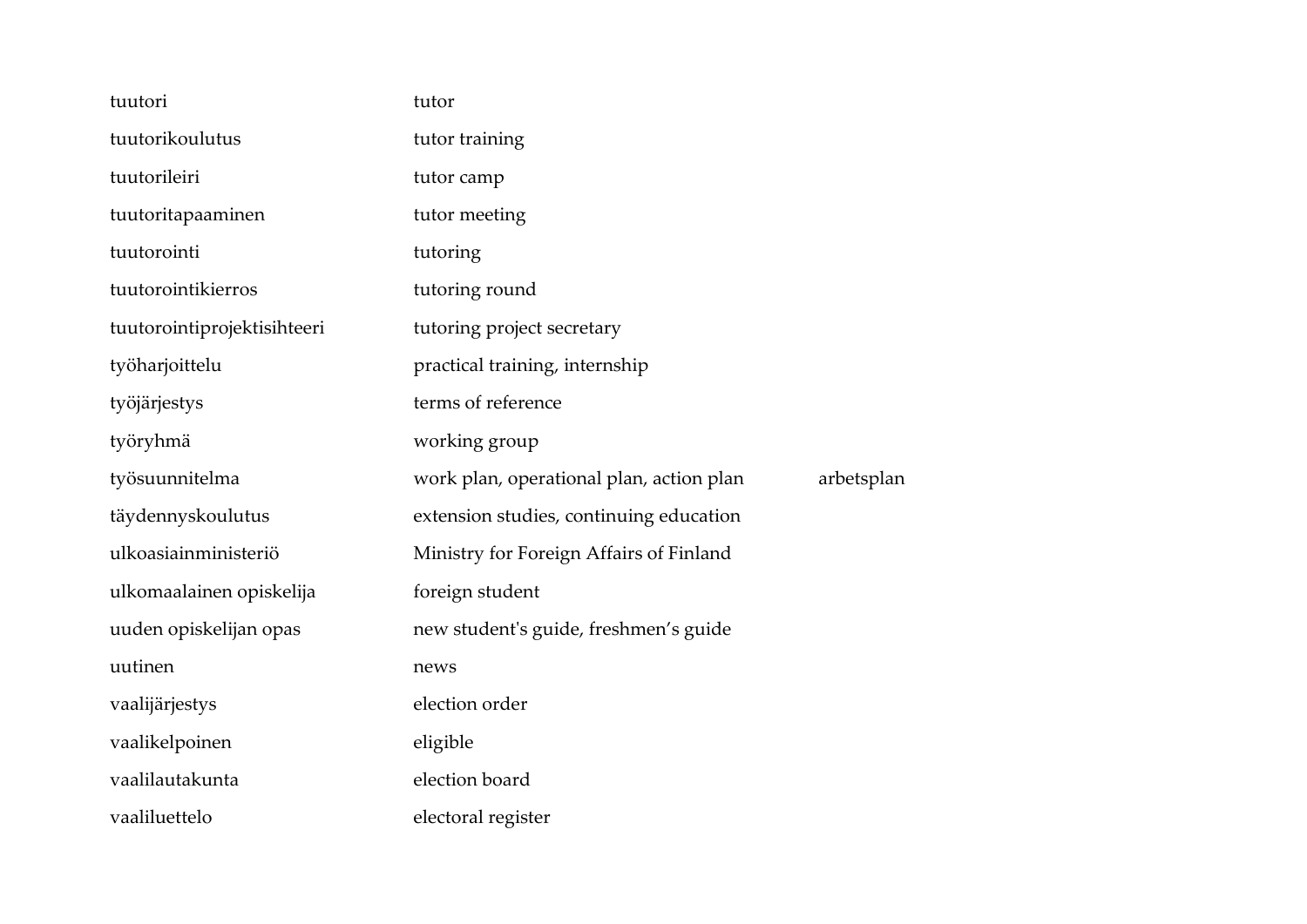| vaalimainonta                 | election advertising              |                                    |
|-------------------------------|-----------------------------------|------------------------------------|
| vaalirengas                   | electoral circle                  |                                    |
| vaalit                        | elections, election               |                                    |
| vahvistaa (esim. talousarvio) | to accept, to approve             |                                    |
| vaihtari                      | exchange student                  |                                    |
| vaihtoehtokulttuuri           | alternative culture               |                                    |
| vaihto-ohjelma                | exchange programme                |                                    |
| vaihto-opiskelija             | exchange student                  |                                    |
| vaikutukset                   | impact                            | inverkan, konsekvenser, verkningar |
| valiokunnan puheenjohtaja     | chairperson of the subcommittee   |                                    |
| valiokunta                    | committee, section                |                                    |
| valitusoikeus                 | right of appeal                   |                                    |
| valtavirtaistaminen           | mainstreaming                     | mainstreaming                      |
| valtion lainatakaus           | state guarantee for a loan        |                                    |
| valtioneuvoston asetus        | government decree                 |                                    |
| valtuuskunta                  | delegation                        |                                    |
| valtuuttaa                    | authorise                         |                                    |
| valvoa / ajaa etuja           | guard interests                   |                                    |
| vapaa tulo (opintotuki)       | exempt amount                     |                                    |
| vapaaehtoinen                 | volunteer (subs), voluntary (adj) |                                    |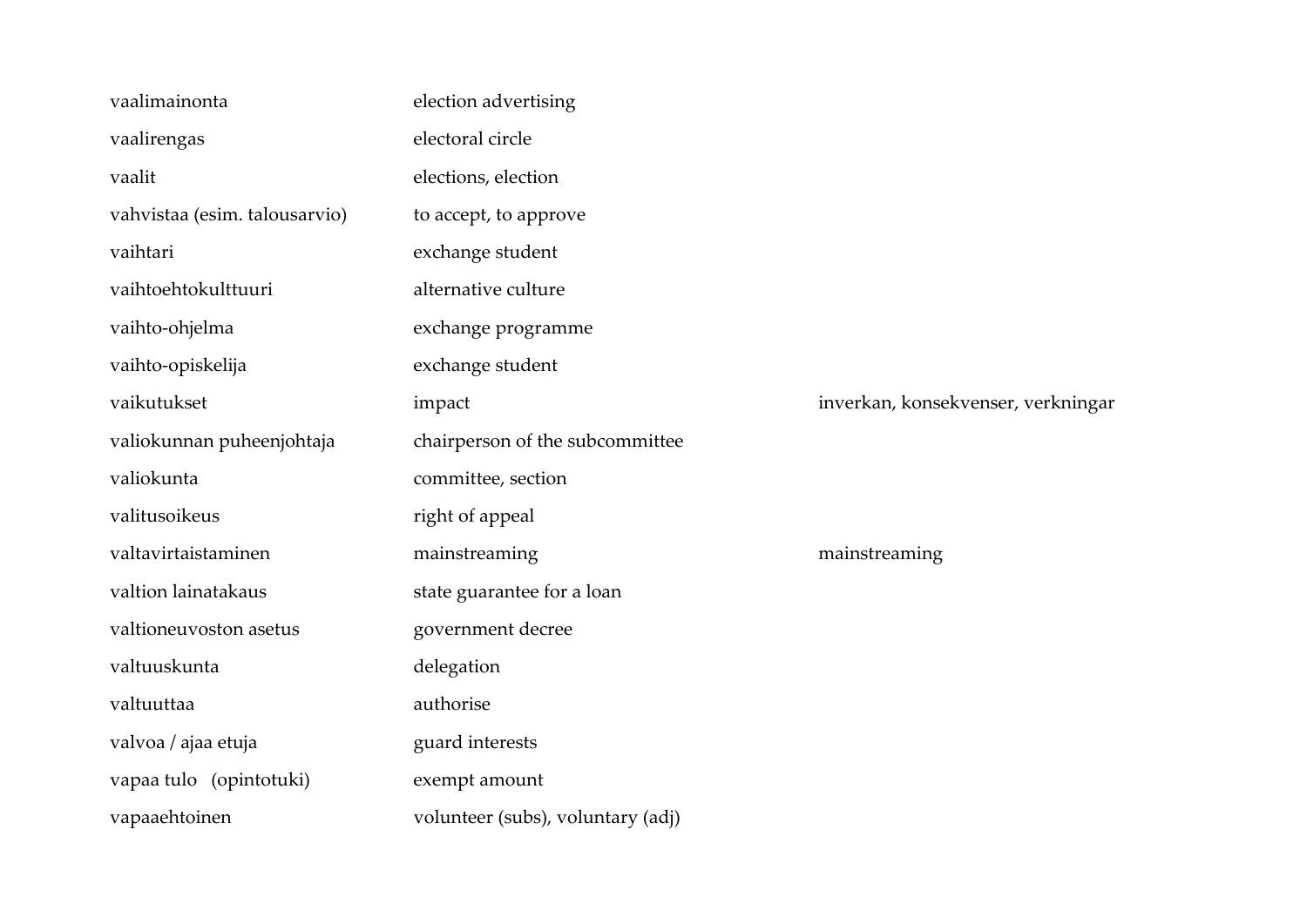| vappu                             | May Day                                                           |
|-----------------------------------|-------------------------------------------------------------------|
| vappupiknik                       | May Day picnic                                                    |
| varainhankinta                    | fund-raising                                                      |
| varajäsen                         | deputy member                                                     |
| varapuheenjohtaja                 | vice president                                                    |
| vararehtori                       | vice rector / provost                                             |
| varauskäytäntö                    | booking system                                                    |
| vastaaja                          | defendant                                                         |
| vastaanottaa jälkisäädös          | accept bequest                                                    |
| vastaava                          | head, responsible                                                 |
| vastuualue                        | area of responsibility                                            |
| vastuuvapaus                      | discharge from liability                                          |
| vertaisryhmä                      | peer group                                                        |
| vertaistuki                       | peer support                                                      |
| vetoomus                          | appeal                                                            |
| vieraileva opiskelija             | visiting student                                                  |
| viestintä                         | communication                                                     |
| viestintä- ja kehityskasvatustuki | support for communication and development education project (MFA) |
| virkamies                         | official                                                          |
| voimaannuttaminen                 | empowerment                                                       |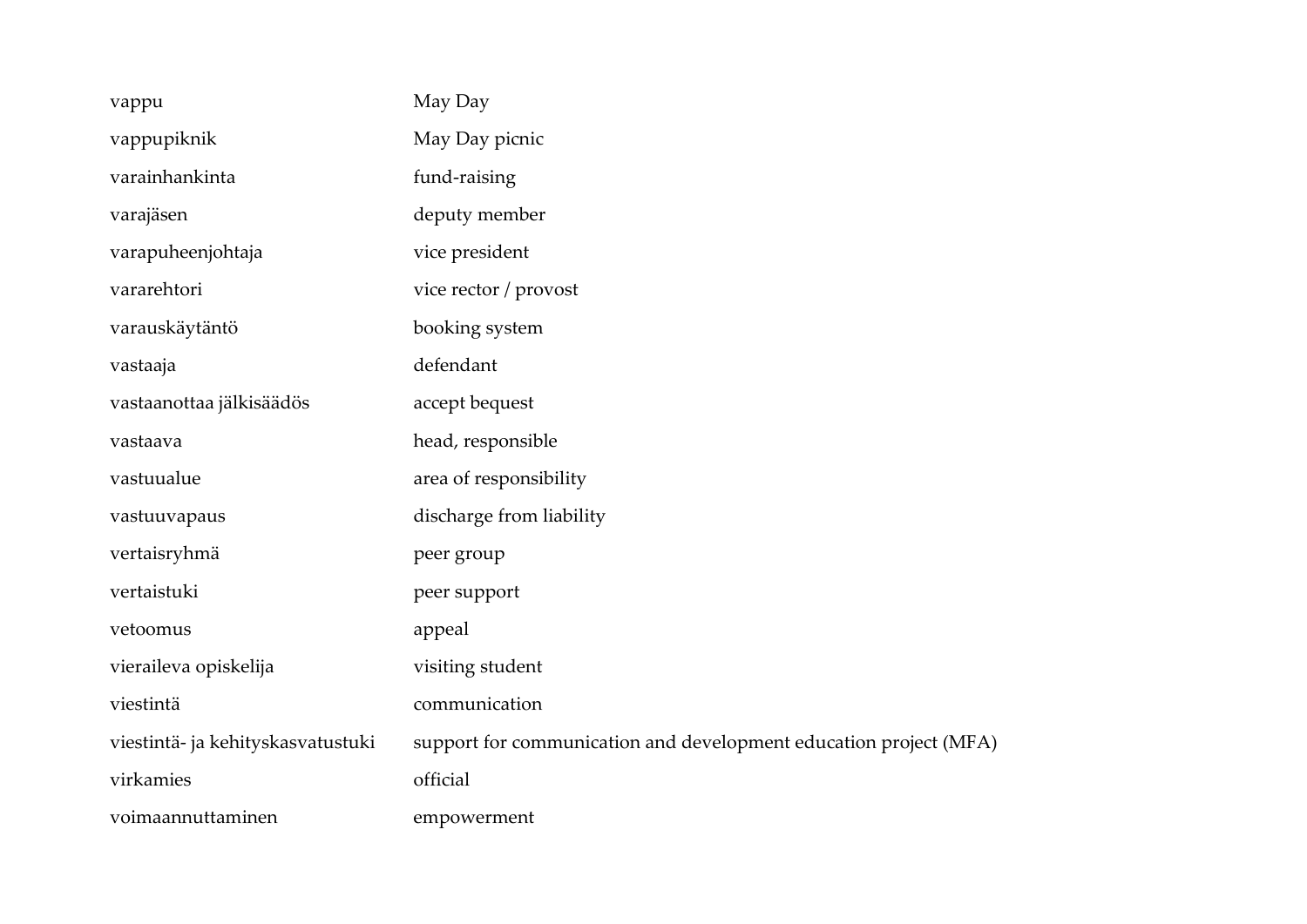| voimavarat          |                                  | means, resources                  | resurser                                    |
|---------------------|----------------------------------|-----------------------------------|---------------------------------------------|
| vuokramarkkinat     |                                  | rent market                       |                                             |
| vuokrankorotus      |                                  | rent increase                     |                                             |
| vuokravakuus        |                                  | collateral, rent security deposit |                                             |
| vuosijuhlat         |                                  | anniversary celebrations          |                                             |
| vuosiraportti       |                                  | annual report                     | årsrapport                                  |
| vuosituhatjulistus  |                                  | Millennium Declaration            |                                             |
| väliarviointi       |                                  | mid-term review                   | mellanrapport, deltidsrapport, lägesrapport |
| välillinen syrjintä |                                  | indirect discrimination           |                                             |
|                     | välitön hyödynsaaja              | direct beneficiary                | direkt nyttohavare                          |
| välitön syrjintä    |                                  | direct discrimination             |                                             |
| välitön tavoite     |                                  | purpose, immediate objective      | syfte, direkt mål                           |
| ydinongelma         |                                  | core problem                      | kärnproblemet                               |
| yhdenvertaisuus     |                                  | equality                          |                                             |
| yhdistys            |                                  | association                       |                                             |
| yhteishaku          |                                  | joint application for entry       |                                             |
|                     | yhteiskunnallinen palvelutehtävä | societal service mission          |                                             |
|                     | yhteiskunnallinen vaikuttavuus   | societal impact                   |                                             |
|                     | yhteiskunnallinen vuorovaikutus  | societal interaction              |                                             |
|                     | yhteiskunnan tukirakenteet       | societal support structures       |                                             |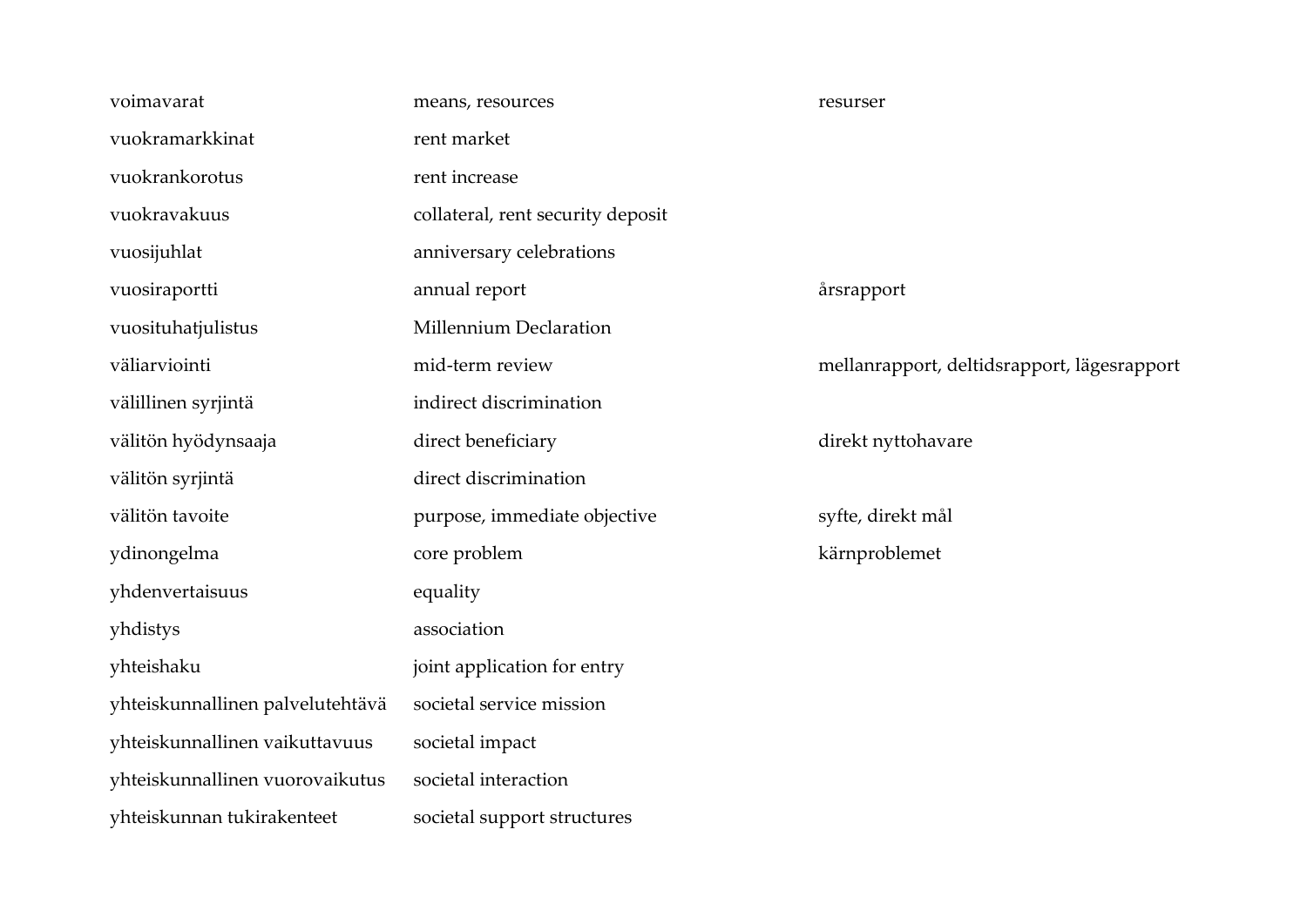| yhteistyö                                                                      | cooperation                                     | samarbete      |  |
|--------------------------------------------------------------------------------|-------------------------------------------------|----------------|--|
| yhteistyösopimus                                                               | agreement of cooperation                        | samarbetsavtal |  |
| yhteisvalinta                                                                  | joint selection procedures                      |                |  |
| yhteisöllisyys                                                                 | communality                                     |                |  |
| yhtäläinen äänioikeus                                                          | equal right to vote                             |                |  |
| yksilölliset erityisjärjestelyt                                                | individual special arrangements                 |                |  |
| yleinen asumislisä                                                             | housing supplement                              |                |  |
| yleisopinnot                                                                   | general studies                                 |                |  |
| yleistoimisto                                                                  | general office                                  |                |  |
| ylin päättävä elin                                                             | highest decision-making body                    |                |  |
| yliopistoasetus                                                                | universities decree                             |                |  |
| yliopistoallianssi                                                             | University Alliance Finland                     |                |  |
| yliopistojen rakenneuudistus                                                   | restructuring of universities                   |                |  |
| the universities' mutual feedback system for students<br>yliopistojen yhteinen |                                                 |                |  |
| opiskelijapalautejärjestelmä (yopala)                                          |                                                 |                |  |
| yliopistokollegio                                                              | university collegial body, university collegium |                |  |
| yliopistolaki                                                                  | universities act, university legislation        |                |  |
| yliopistoliikunta                                                              | university sports                               |                |  |
| yliopiston hallitus                                                            | board / senate                                  |                |  |
| yliopiston keskiryhmä (opettajat jne.) middle group?                           |                                                 |                |  |